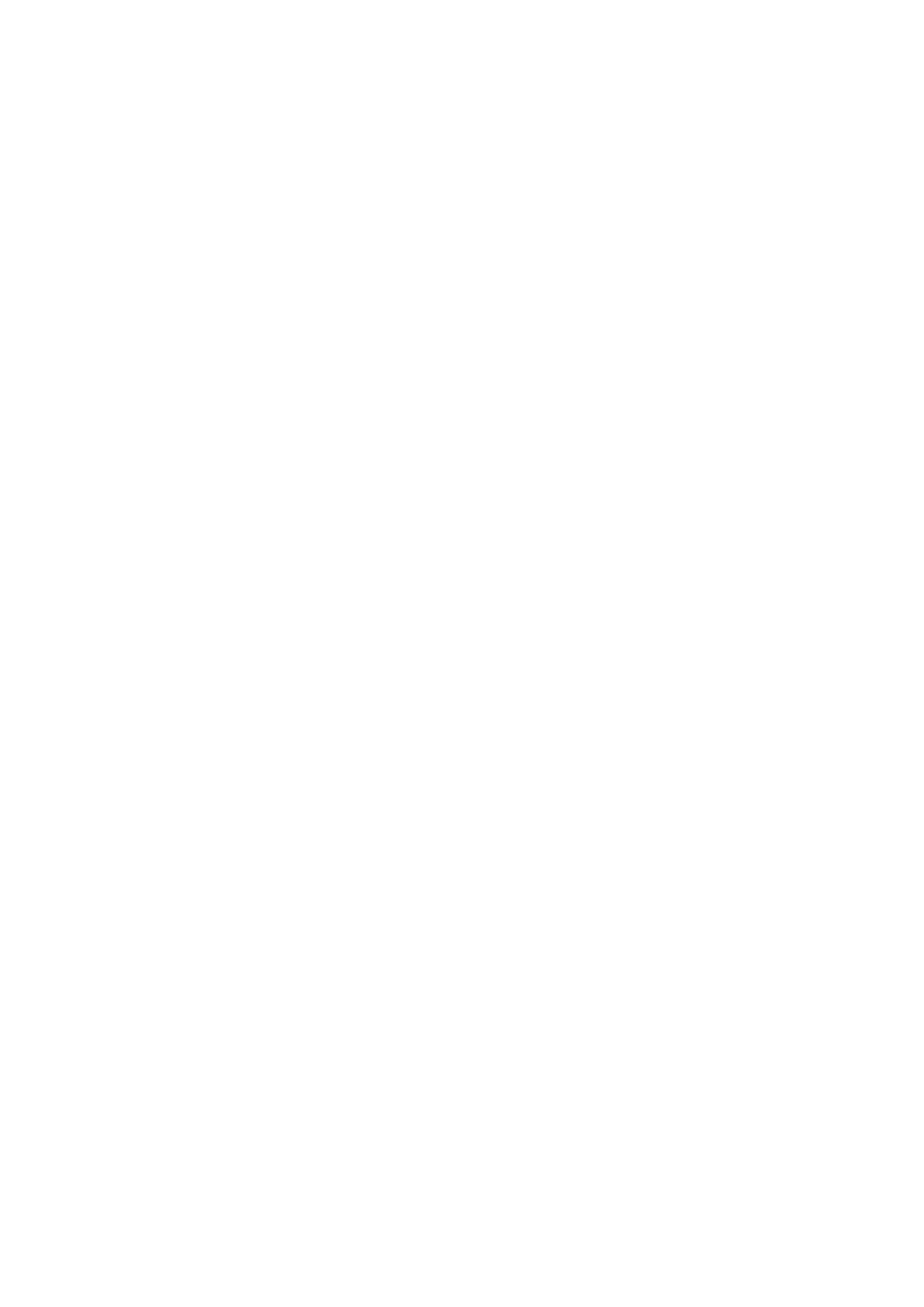# Endurance and the First World War: Experiences and Legacies in New Zealand and Australia

Edited by

David Monger, Sarah Murray and Katie Pickles

# **CAMBRIDGE SCHOLARS**

PUBLISHING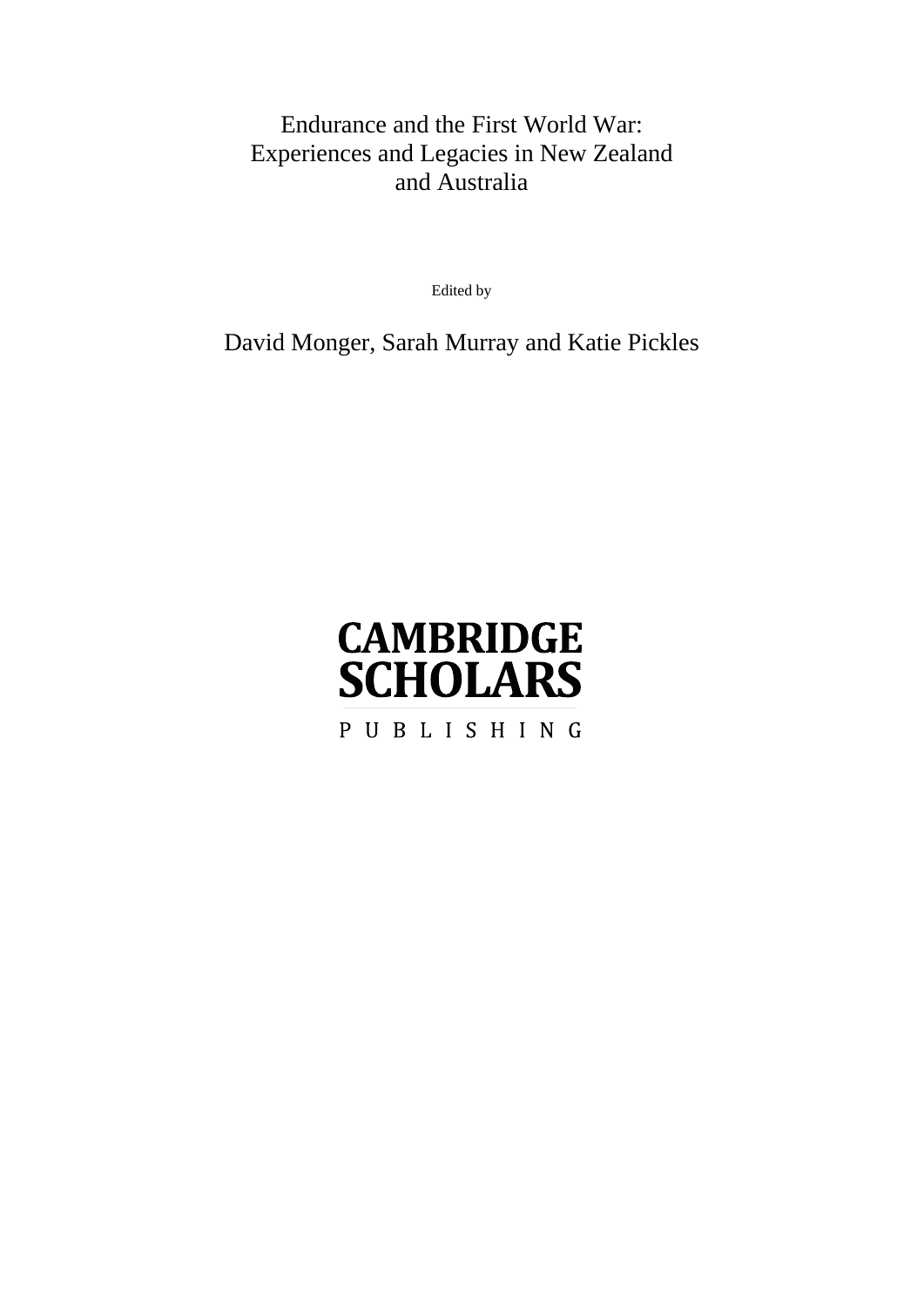Endurance and the First World War: Experiences and Legacies in New Zealand and Australia Edited by David Monger, Sarah Murray and Katie Pickles

This book first published 2014

Cambridge Scholars Publishing

12 Back Chapman Street, Newcastle upon Tyne, NE6 2XX, UK

British Library Cataloguing in Publication Data A catalogue record for this book is available from the British Library

Copyright © 2014 by David Monger, Sarah Murray, Katie Pickles and contributors

All rights for this book reserved. No part of this book may be reproduced, stored in a retrieval system, or transmitted, in any form or by any means, electronic, mechanical, photocopying, recording or otherwise, without the prior permission of the copyright owner.



ISBN (10): 1-4438-6028-X, ISBN (13): 978-1-4438-6028-4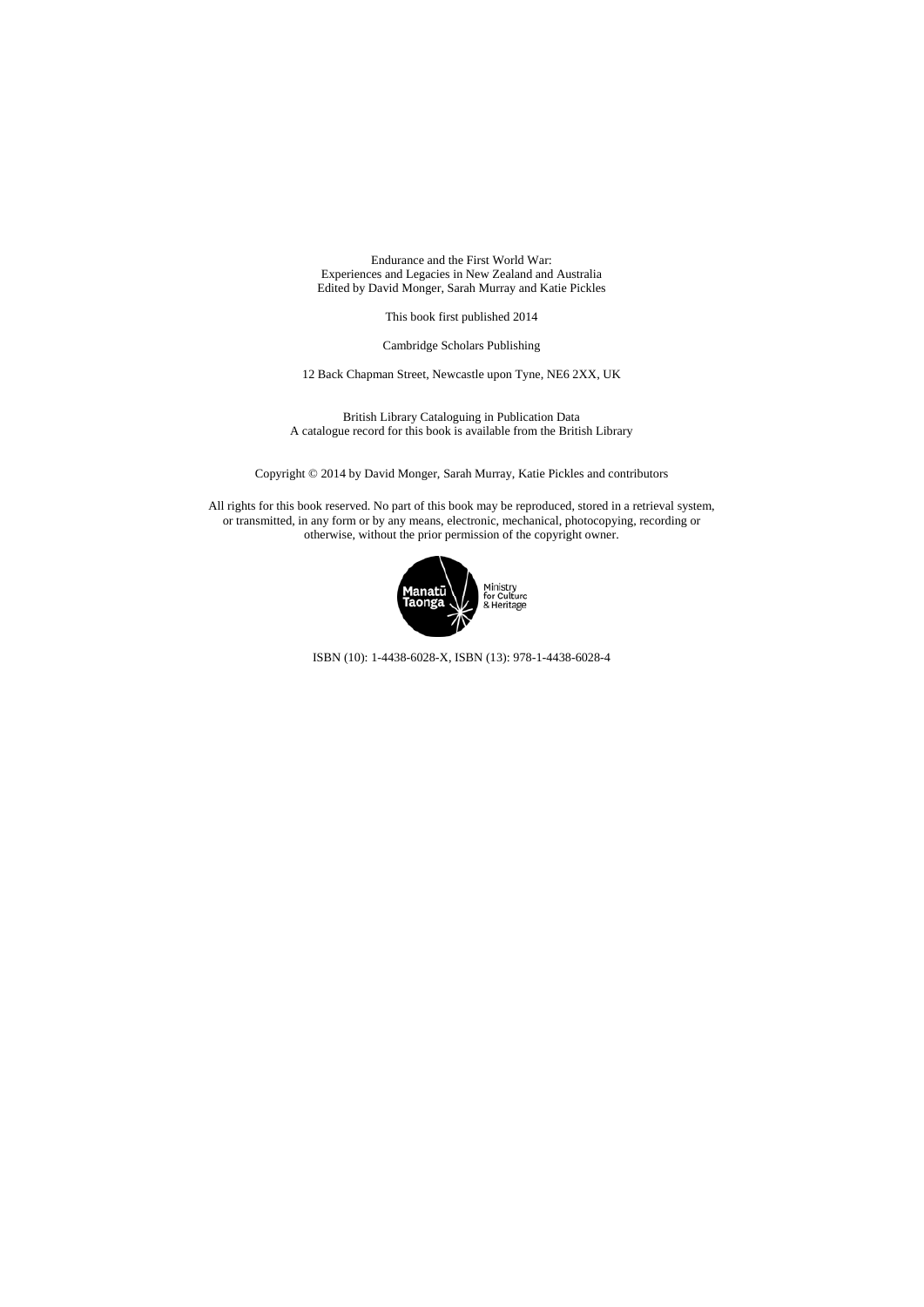# TABLE OF CONTENTS

| David Monger, Sarah Murray and Katie Pickles                                                                                                 |
|----------------------------------------------------------------------------------------------------------------------------------------------|
| Endurance and First World War Scholarship<br>David Monger                                                                                    |
| <b>Section I: Institutional Endurance</b>                                                                                                    |
| "I Get Blamed For Everything": Enduring the Burdens of Office,<br>James Allen as Minister of Defence in 1915<br>John Crawford                |
|                                                                                                                                              |
| Enduring Charity: The Red Cross and War Charity Beyond the Great War<br><b>Margaret Tennant</b>                                              |
|                                                                                                                                              |
| Seeing Trauma as Sacrifice: The Link Between "Sentimental Equipment"<br>and Endurance in New Zealand's War Effort<br><b>Steven Loveridge</b> |
| <b>Section II: Home Front Endurance</b>                                                                                                      |
|                                                                                                                                              |
| Challenging Enduring Home Front Myths: Jingoistic Civilians<br>and Neglected Soldiers                                                        |

Gwen Parsons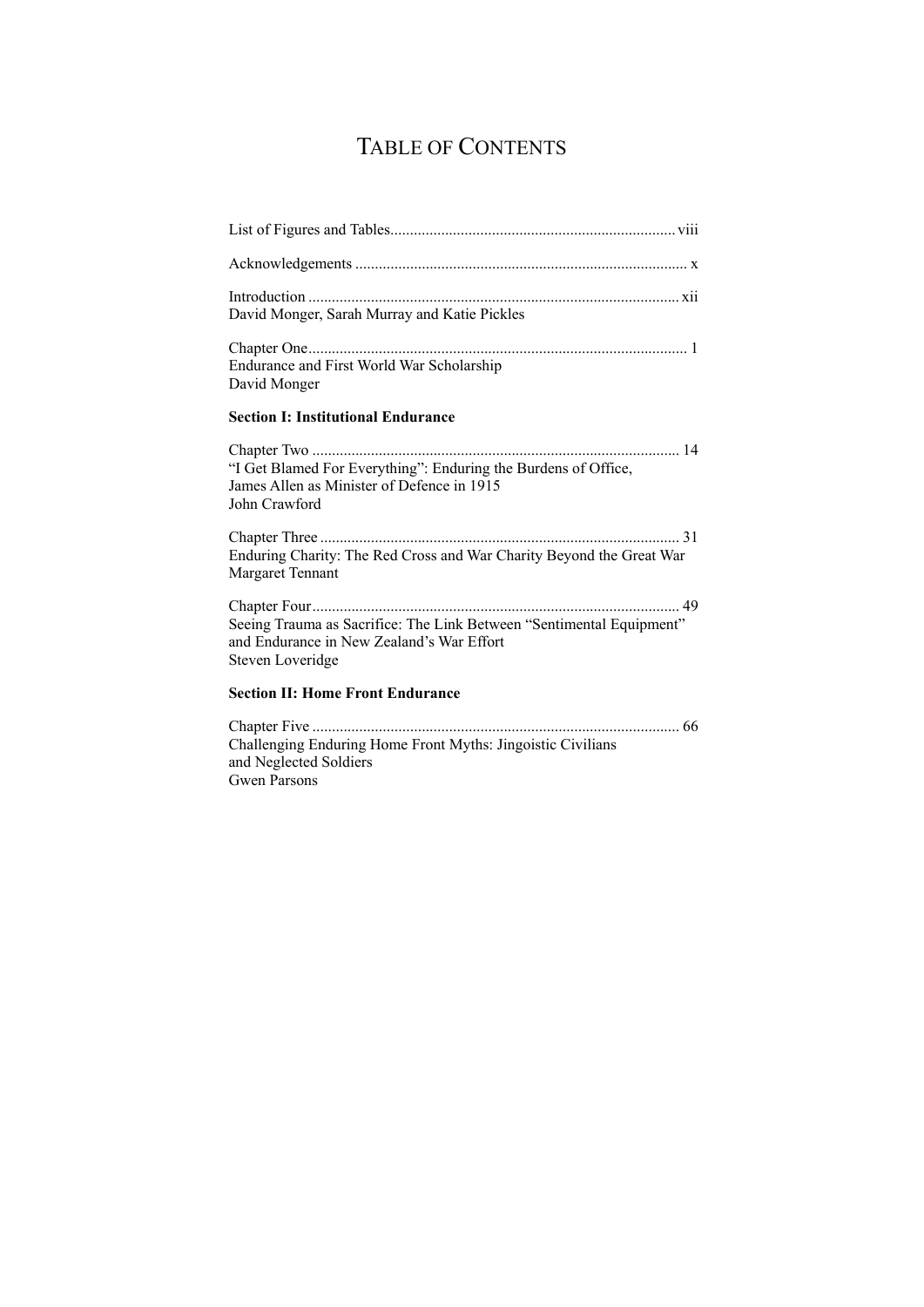#### vi Table of Contents

| "What with the War [and] the Epidemic, Times are Altogether<br>Troublesome": Agency and Endurance in Adolescent Writings<br><b>Charlotte Bennett</b> |  |
|------------------------------------------------------------------------------------------------------------------------------------------------------|--|
| "I Feel I Can No Longer Endure": Families and the Limits<br>of Commitment in Australia, 1914-19<br><b>Bart Ziino</b>                                 |  |
| <b>Section III: Battlefield Endurance</b>                                                                                                            |  |
| Promotion, a Poisoned Chalice?<br>Paul O'Connor                                                                                                      |  |
| Antarcticans and the First World War<br>Katherine Moody                                                                                              |  |
| Enduring Memories: Samuel Hurst Seager and the New Zealand<br>Battlefield Memorials of the Great War<br>Ian Lochhead                                 |  |
| <b>Section IV: Race and Endurance</b>                                                                                                                |  |
| Enduring Silences, Enduring Prejudices: Australian Aboriginal<br>Participation in the First World War<br>Noah Riseman                                |  |
| "An Ideal Life": Anglo-Indians in the New Zealand Expeditionary Force<br>Jane McCabe                                                                 |  |
| Picturing the Empire: Enduring Imperial Perceptions and Depictions<br>in British First World War Photographic Propaganda<br>Greg Hynes               |  |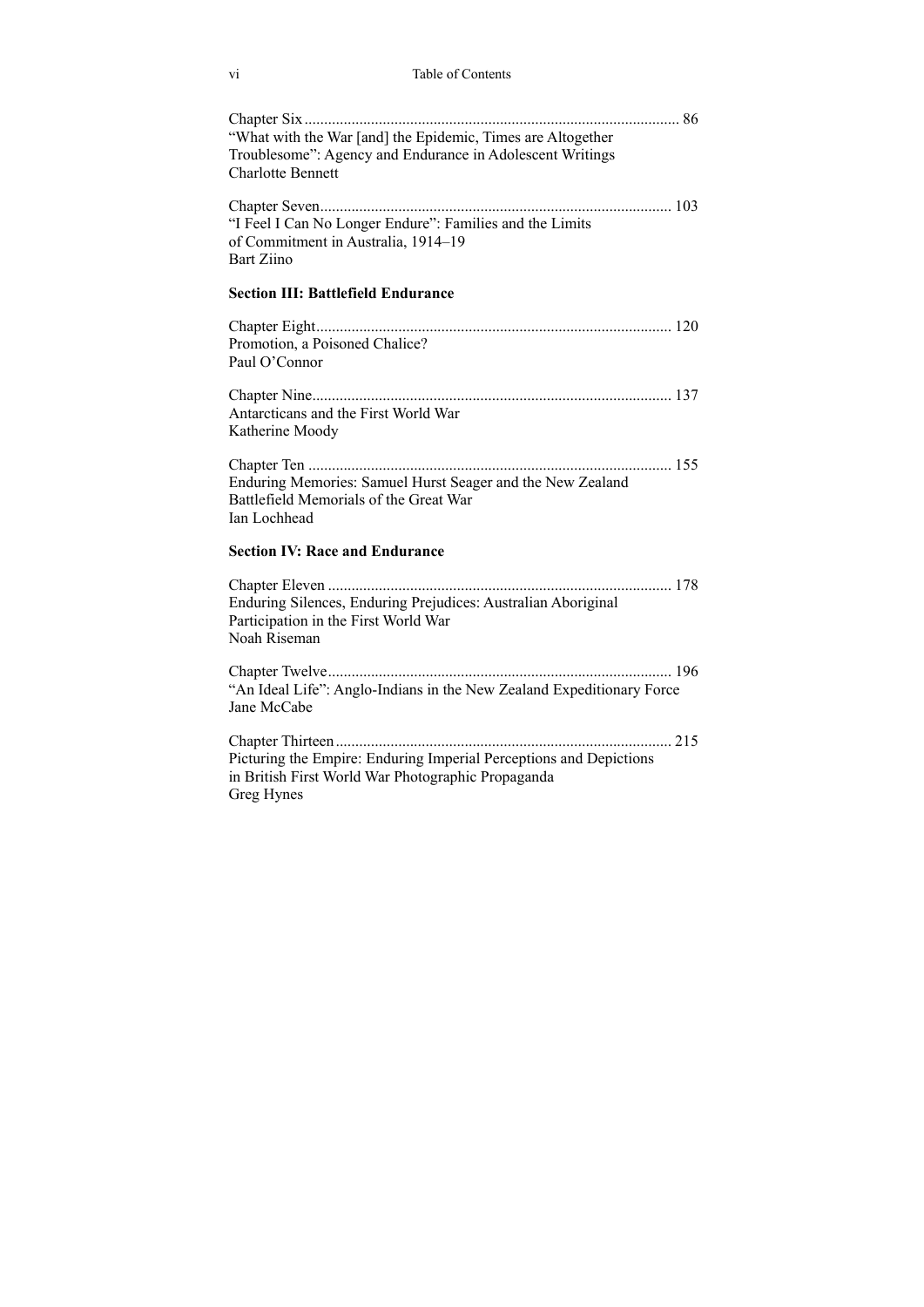#### **Section V: Memorials**

| Endurance, Ephemerality and New Zealand's 1919 Peace Celebrations              |  |
|--------------------------------------------------------------------------------|--|
| Imelda Bargas                                                                  |  |
| The Material of Remembrance: Their Name Liveth for Evermore?<br>Kingsley Baird |  |
|                                                                                |  |
|                                                                                |  |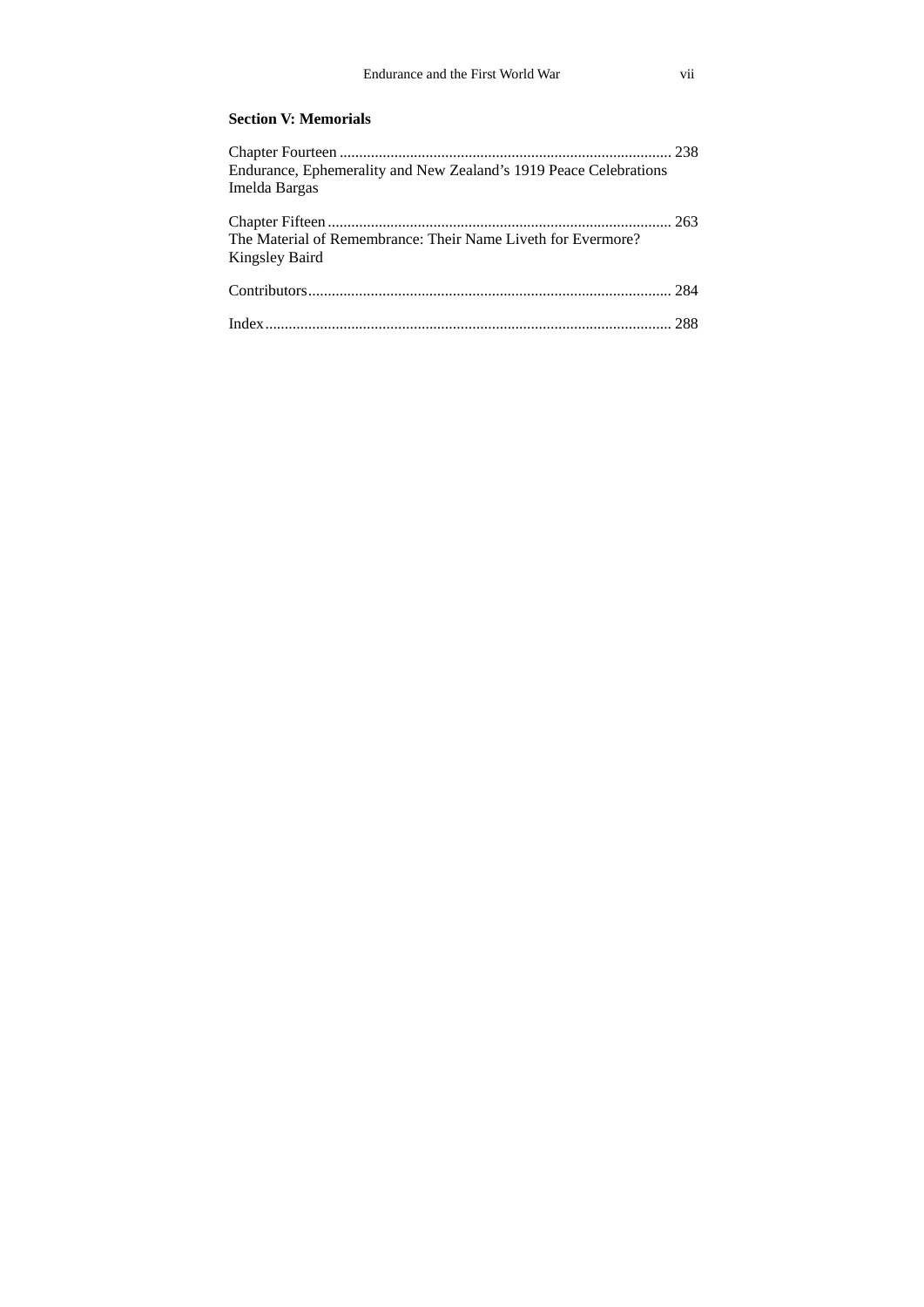# LIST OF FIGURES AND TABLES

### **Figures**

| Figure 9.1: Lieutenant Commander Apsley Cherry-Garrard, RNVR,           |
|-------------------------------------------------------------------------|
|                                                                         |
|                                                                         |
| Figure 9.3: Major Frank Debenham (seated), Canadian General Hospital,   |
|                                                                         |
| Figure 10.1: Unveiling of the Chunuk Bair Memorial, Gallipoli, 25 May   |
|                                                                         |
| Figure 10.2: Chunuk Bair Memorial and Cemetery, Gallipoli.  162         |
| Figure 10.3: Detail of the New Zealand Division Battlefield Memorial,   |
|                                                                         |
| Figure 10.4: View of the New Zealand Division Memorial                  |
|                                                                         |
| Figure 10.5: Samuel Hurst Seager, Perspective View of Proposed          |
| New Zealand War Memorial at Messines Looking Towards Mount              |
|                                                                         |
| Figure 10.6: Relief sculpture for the New Zealand Memorial, Le          |
| Quesnoy, France, in the Paris studio of Félix-Alfred Desruelles  170    |
| Figure 10.7: New Zealand Memorial, Le Quesnoy, France 171               |
| Figure 10.8: Australian Memorial, Lone Pine, Gallipoli, designed        |
|                                                                         |
| Figure 10.9: Louvencourt Cemetery (Somme), with Cross designed          |
|                                                                         |
| Figure 10.10: Stone of Remembrance (War Stone), British New Buttes      |
| Cemetery, near Ypres, designed by Sir Edwin Lutyens  175                |
|                                                                         |
|                                                                         |
| Figure 13.1: British artillerymen with a New Zealand trooper, leaning   |
|                                                                         |
|                                                                         |
| Figure 13.3: King George V and Queen Mary inspecting Indian troops  229 |
| Figure 13.4: King George V, with Generals Godley, Plumer,               |
| and Harper, inspecting cheering New Zealand troops 230                  |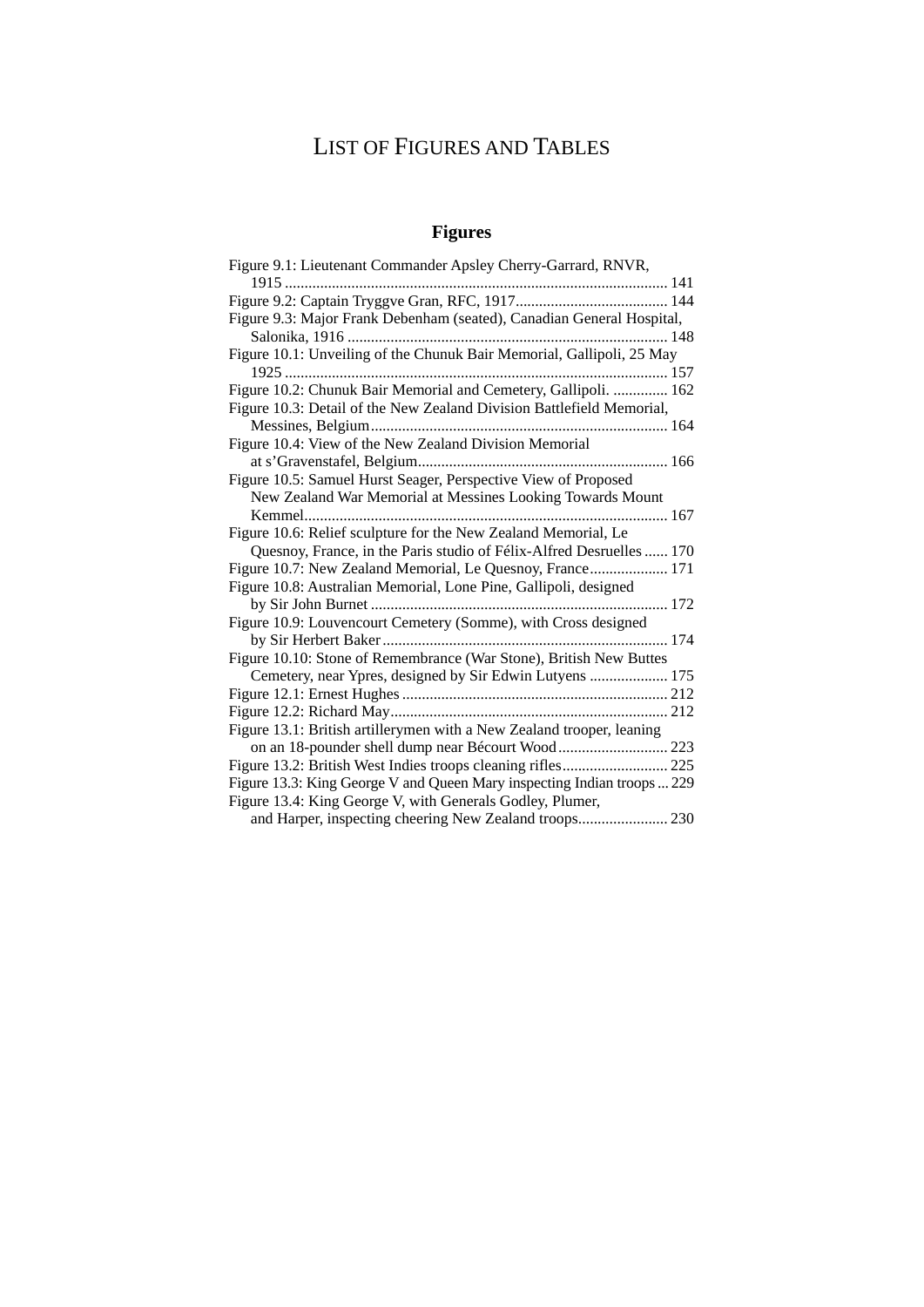| Figure 13.5: A member of the New Zealand Māori Pioneer Battalion          |     |
|---------------------------------------------------------------------------|-----|
| conversing with a local woman.                                            | 234 |
| Figure 14.1: Memorial to beacon fires, Mount Maunganui                    | 240 |
| Figure 14.2: Inscription on memorial to beacon fires, Mount               |     |
| Maunganui                                                                 | 243 |
| Figure 14.3: "Peace" tree at Victoria Park (now Temuka Domain)            | 248 |
| Figure 14.4: Inscription under "Peace" tree at Victoria Park              |     |
| (now Temuka Domain).                                                      | 249 |
|                                                                           | 254 |
| Figure 15.1: Sir Edwin Lutyens, The Stone of Remembrance (detail),        |     |
| Caterpillar Valley Cemetery, Longueval, France                            | 265 |
| Figure 15.2: Exhumation of a First World War soldier, Boezinge,           |     |
| Belgium, 16 June 2007                                                     | 270 |
| Figure 15.3: Sir Edwin Lutyens, Stone of Remembrance, Caterpillar         |     |
| Valley Cemetery, Longueval, France                                        | 273 |
| Figure 15.4: Reninghelst New Military Cemetery, Reninghelst,              |     |
| Belgium.                                                                  | 277 |
| Figure 15.5: Kingsley Baird, <i>Tomb</i> , Historial de la Grande Guerre, |     |
| Péronne, France, 2013.                                                    | 279 |
| Figure 15.6: Kingsley Baird, Tomb (detail), Historial de la Grande        |     |
| Guerre, Péronne, France, 2013.                                            | 281 |
| Figure 15.7: Kingsley Baird, Tomb (detail), Historial de la Grande        |     |
| Guerre, Péronne, France, 2013.                                            | 282 |
|                                                                           |     |

#### **Tables**

| Table 8.1: Rank distribution of soldiers in the Papanui study  127        |  |
|---------------------------------------------------------------------------|--|
| Table 8.2: Rank distribution of soldiers in the Banks Peninsula study 128 |  |
| Table 8.3: NCO fatalities on Tauranga and Nelson war memorials 129        |  |
|                                                                           |  |
| Table 8.5: Fatalities for Canterbury Regiment and New Zealand Rifle       |  |
|                                                                           |  |
| Table 8.6: Proportion of NCO fatalities by battle, 1917–18  132           |  |
|                                                                           |  |
|                                                                           |  |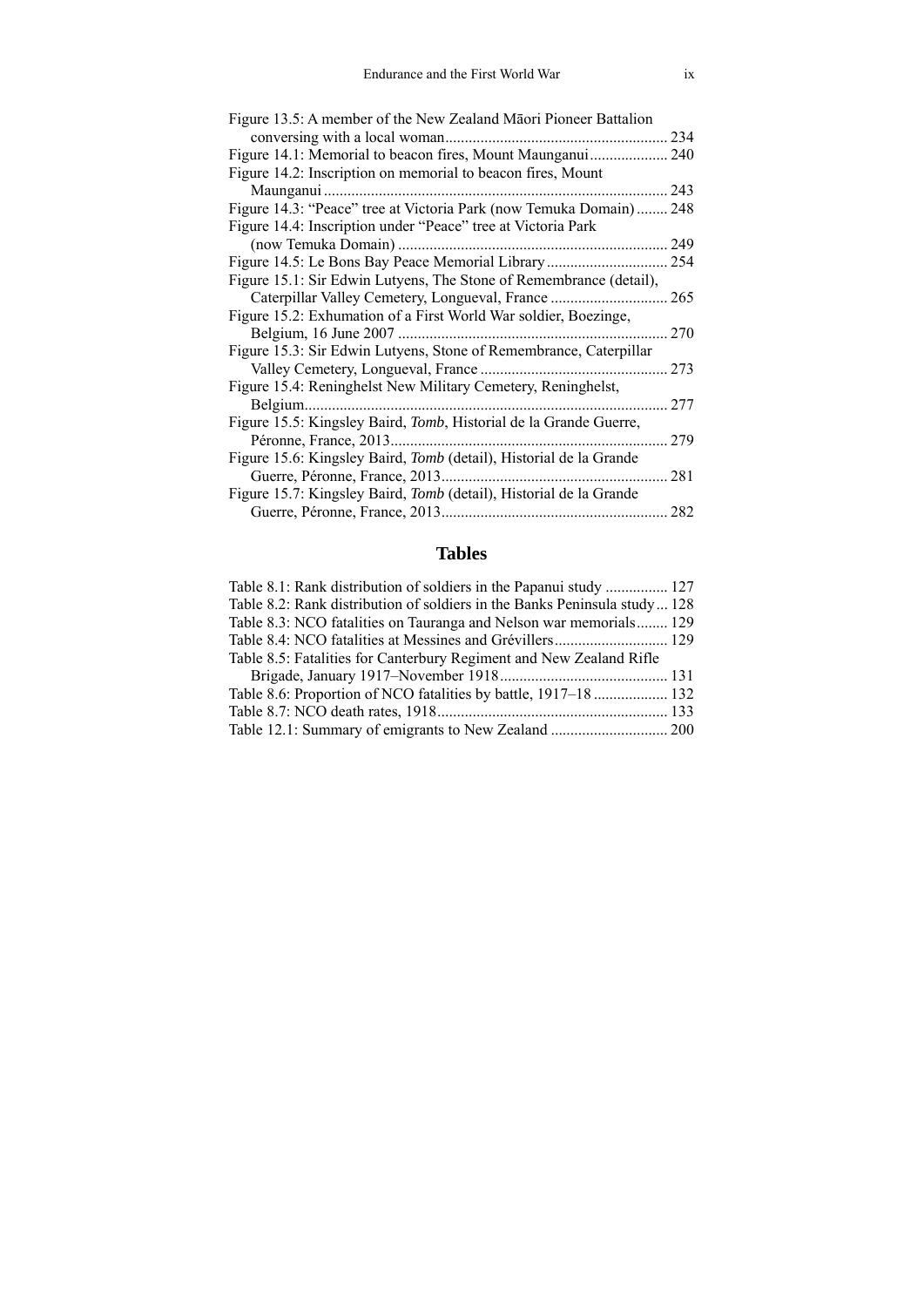#### ACKNOWLEDGEMENTS

Colleagues at the University of Canterbury and Canterbury Museum first supported the November 2012 'Endurance and the First World War' conference, and subsequently this volume. At the University we thank Ed Adelson, Robin Bond, Jane Buckingham, Peter Field, Lyndon Fraser, Paul Millar, Judy Robertson and Heather Wolffram. At Canterbury Museum we thank Anthony Wright and Roger Fyfe. Financial assistance for the conference, from Peter Field as Head of the History Department and Canterbury Museum Director Anthony Wright, was greatly appreciated.

At the Air Force Museum of New Zealand, the site of the Endurance conference, Simon Moody and Thérèse Angelo provided the perfect venue and professional organisational assistance. We are also grateful to Megan Woods, Member of Parliament for Wigram, who holds a PhD from the University of Canterbury, for opening the conference. The cross-sector collaboration involved in this project, including that between the editors, was a positive effect of the challenging times we faced working in a postdisaster environment.

17 anonymous peer reviewers generously offered timely and insightful advice on chapter drafts. Kate Hunter and Kirstie Ross organized an earlier symposium of First World War researchers in Wellington in 2010 that was the inspiration for this project.

We would like to thank Carol Koulikourdi and the team at Cambridge Scholars Publishing for commissioning this volume and for carefully guiding it through to publication. Anna Rogers worked her magic in copyediting the manuscript. We are extremely grateful for the support of New Zealand Chief Historian Neill Atkinson at the Ministry for Culture and Heritage for a grant to support this publication of new scholarship on the First World War.

Our families and friends have had to endure this project. The support of Dominic Murray and Mike, Eve, Clara and James McCosker was especially valued.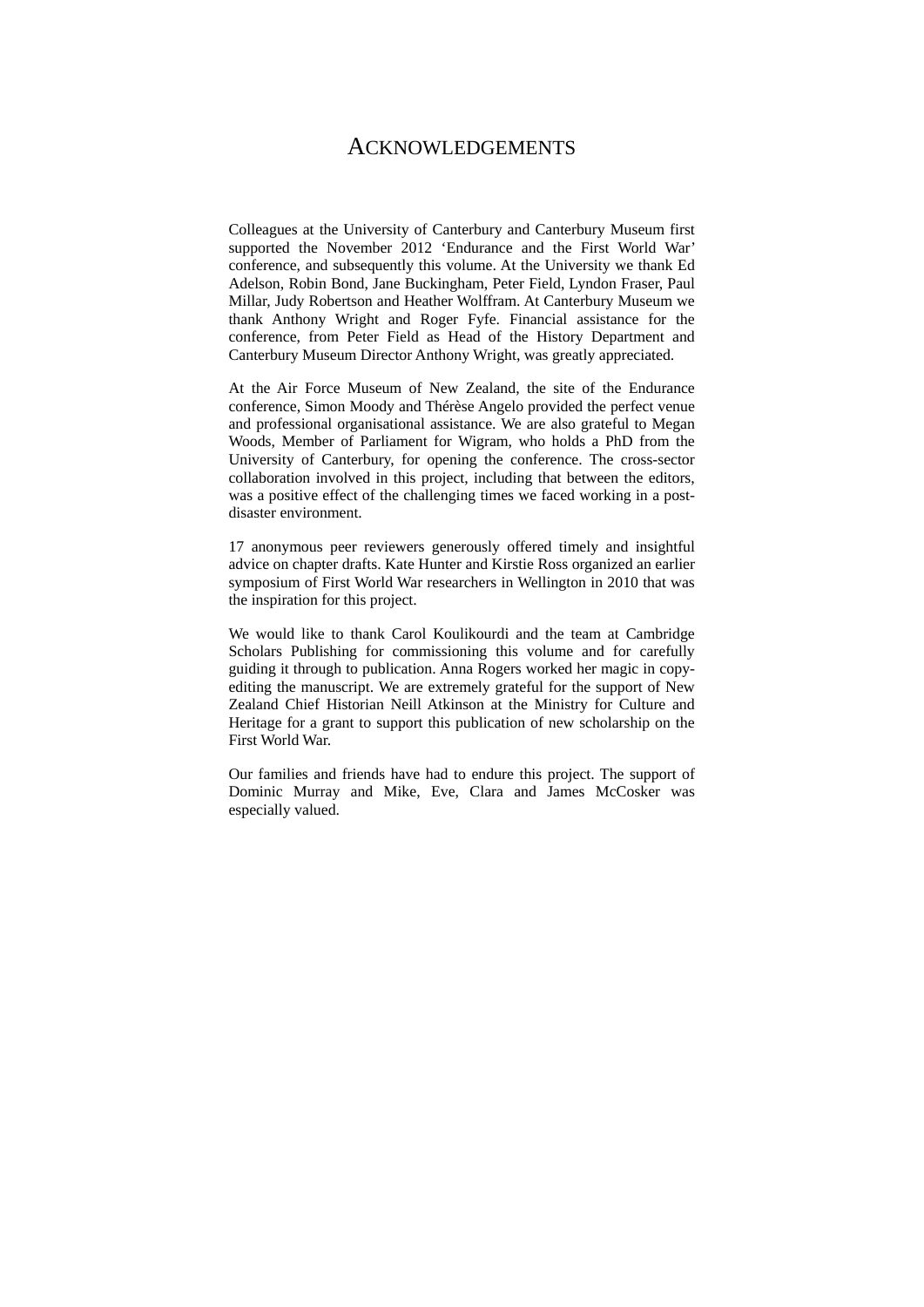Last, and most importantly, our punctual, thoughtful and accommodating authors have participated in the project with dedication and verve: all of this in the wake of the tragic and unsettling Canterbury earthquakes.

> David Monger, Sarah Murray and Katie Pickles Christchurch, May 2014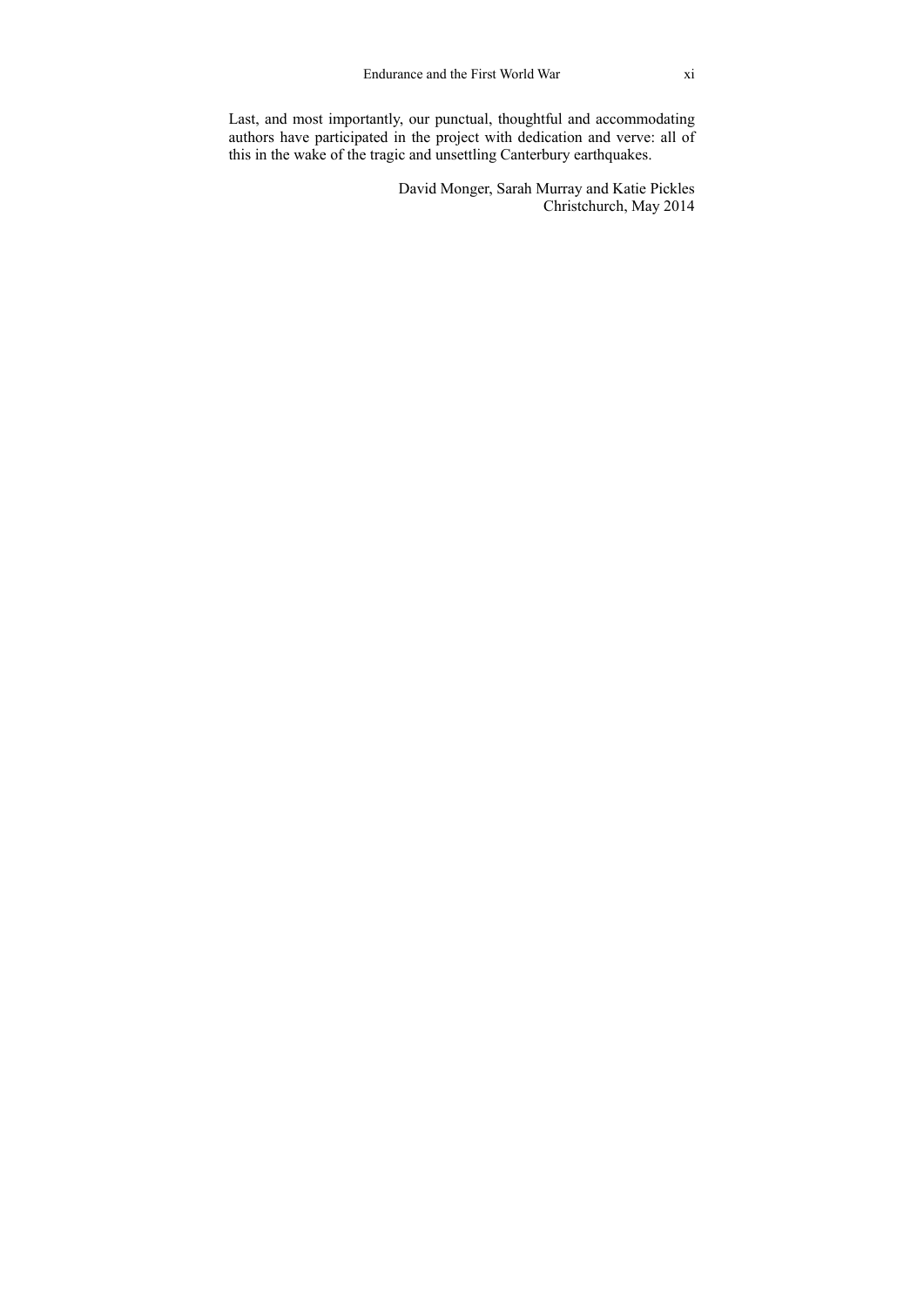### **INTRODUCTION**

## DAVID MONGER, SARAH MURRAY AND KATIE PICKLES

Endurance is an important part of the history of the First World War. As a concept, endurance is wide-ranging and susceptible to multiple interpretations. It may be understood as a form of suffering—people endured physical discomfort, risk, injury and death; people endured mental strain, whether caused by exposure to such risks, anxiety over the safety of friends and loved ones or social and cultural pressures to conform to expectations. It may be interpreted as a question of morale and resilience. Servicemen and women and civilians around the British Empire and in France largely maintained their commitment to the war until its conclusion in 1918, despite grief, war-weariness and disillusionment. On the contrary, in Russia, Italy and, ultimately, Germany, resilience and willingness to tolerate the continuing demands of a modern, industrial, "total" war were eventually exhausted. Endurance is not, however, simply a physical, mental or even collective characteristic. How far did ideas and beliefs endure the challenge of the war? Did people, for instance, remain patriotic, and if so was their patriotism rooted in the same soil it had been before the war began? To what extent did wartime innovations, technological, political or social, endure in post-war society? How much did memory and commemoration mean that the war endured in cultures after 1918?

The chapters in this book build on work begun at a November 2012 conference in Christchurch, New Zealand, a city in which endurance has been particularly prominent since the destruction and disruption wrought by major earthquakes since September 2010. The conference brought together researchers from a range of backgrounds: postgraduate and postdoctoral researchers shared their insights with high school teachers, researchers based in museums, libraries, heritage organizations, universities, the New Zealand Ministry for Culture and Heritage and the New Zealand Defence Force. The range of approaches taken to the question of endurance at the conference, and in these chapters, demonstrates the variety and validity of the concept as a means for interpreting the First World War.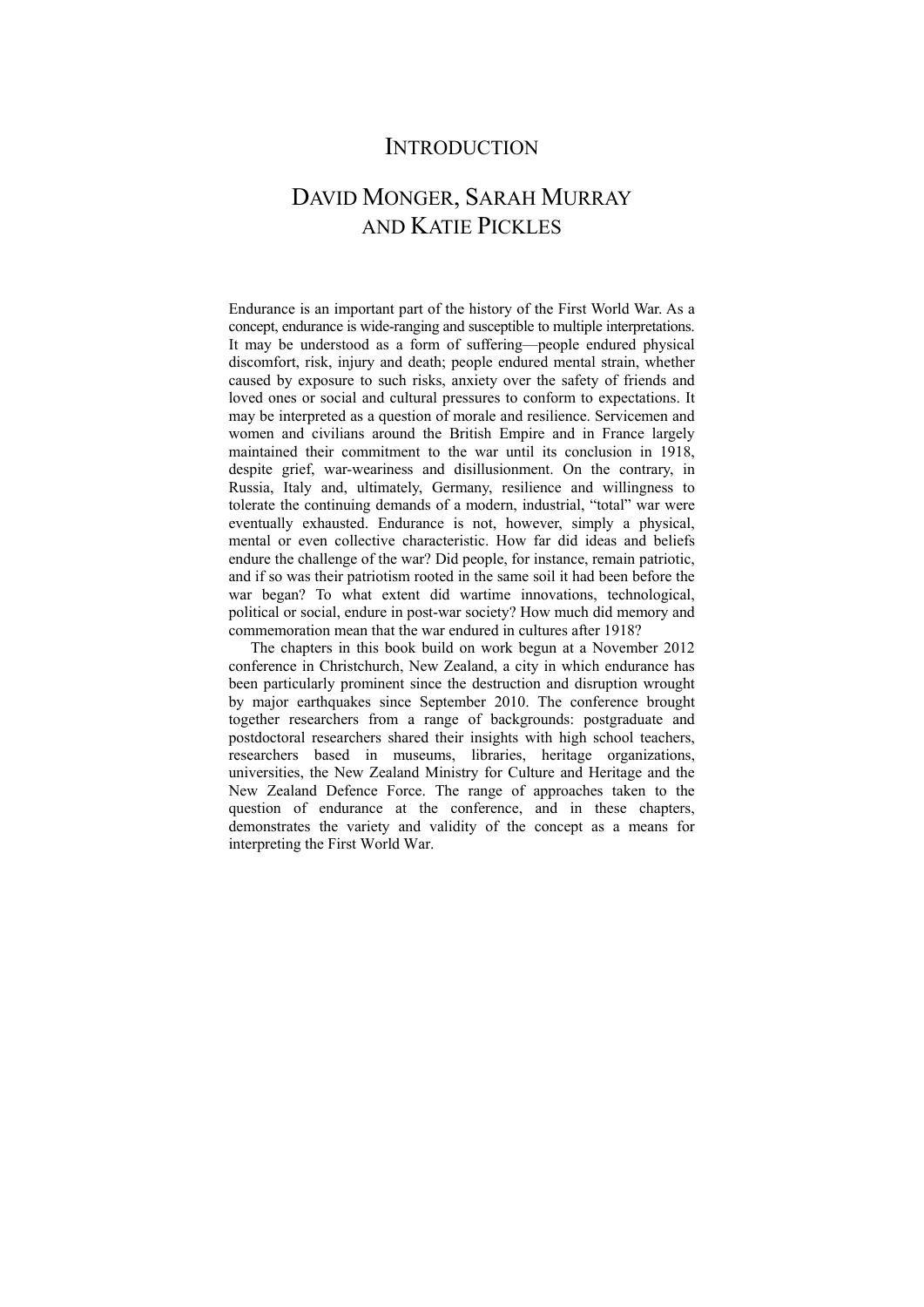The book is divided into five sections, each containing chapters that address, develop and critique a specific theme of the endurance concept that is comprehensively introduced in chapter one. In Section I, which concerns institutional endurance, John Crawford examines the wartime endurance of Sir James Allen, New Zealand's Minister of Defence and Acting Prime Minister from 1914 to 1918, Margaret Tennant turns to the voluntary institutional endurance of the Red Cross and Steven Loveridge discusses the role of sentimentality in public and private institutions. Section II considers aspects of endurance on the home front: resilience in the face of adversity, and the disjuncture between official versions of endurance and the realities of everyday coping. Gwen Parsons discusses and challenges home front myths for soldiers and civilians. Using adolescent writing as her source, Charlotte Bennett examines agency and endurance on the home front, extending her analysis to the disastrous 1918 influenza epidemic. Bart Ziino's chapter reveals the limits of family endurance on the Australian home front.

Section III centres on battlefield endurance in this global war. In a detailed local case study, Paul O'Connor considers promotion in the army as a poisoned chalice for some New Zealand soldiers. Katherine Moody uncovers the story of how and where Antarctic explorers served during the First World War. Ian Lochhead writes about the enduring memories created by Samuel Hurst Seager's battlefield memorials. Section IV concerns the place of racial identities during the First World War. Noah Riseman examines the enduring prejudices surrounding the participation of Australian Aborigines in the war, Jane McCabe reveals the history of a group of Anglo-Indian migrants in military service and beyond and Greg Hynes examines depictions of race in British photographic propaganda. Together, these chapters reveal the importance of strategic and everchanging politics in the construction of race.

Chapters in the earlier sections touch on the legacy of the First World War, but Section V makes it the focus, particularly in relation to peace celebrations and memorials. Imelda Bargas writes about New Zealand's 1919 peace celebrations in the face of enduring hardship. Drawing upon his personal experience in constructing First World War commemorative monuments, Kingsley Baird considers a diversity of material forms.

This book extends a thriving scholarship relating to the First World War that has already embraced the concept of endurance, if not always identifying it by name.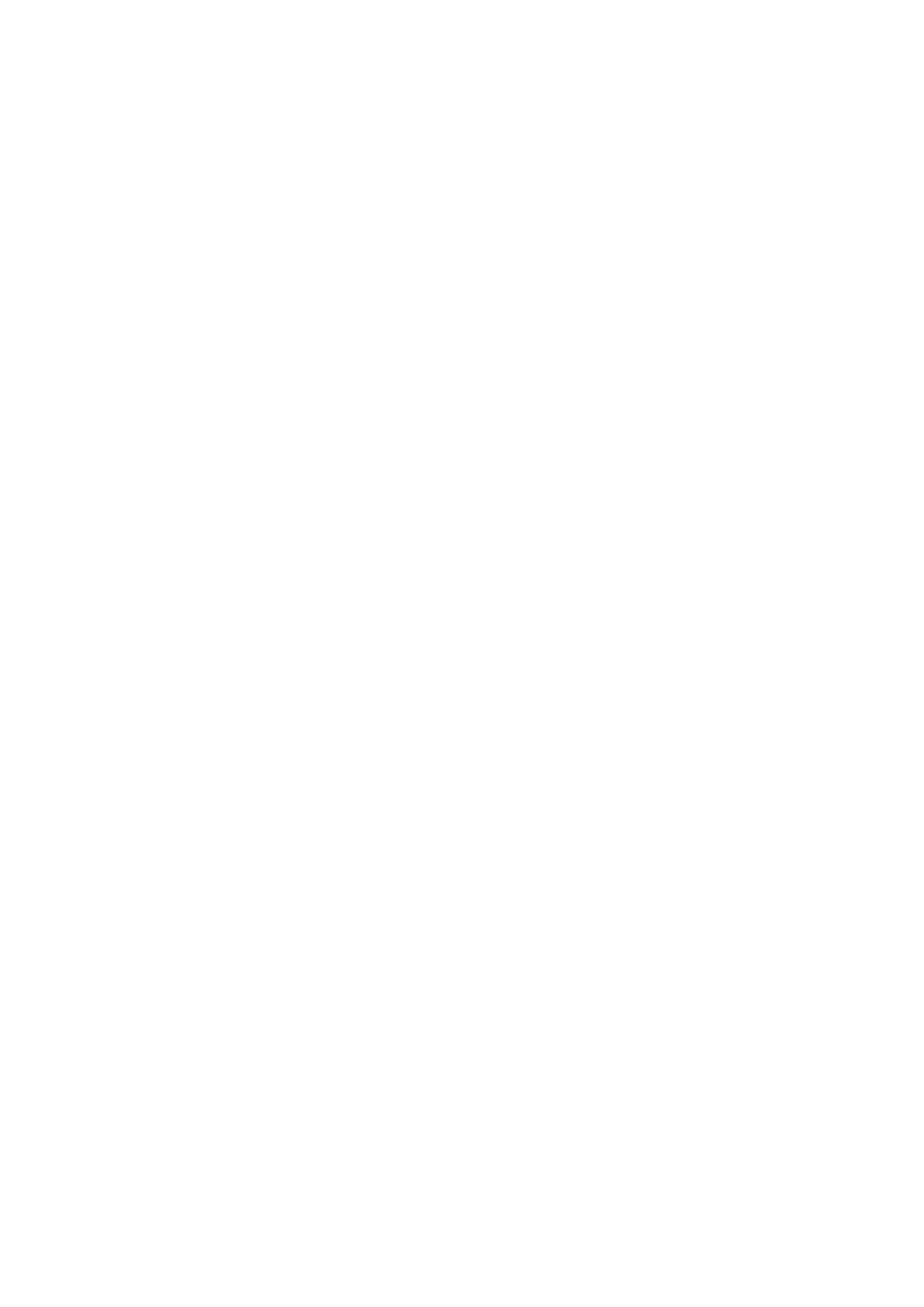### CHAPTER ONE

# ENDURANCE AND FIRST WORLD WAR **SCHOLARSHIP**

### DAVID MONGER

Endurance has occupied a quiet, yet underlying and central place in the historiography of the First World War. Perhaps unsurprisingly, it has been a common theme in histories of soldiers' experiences. As Steven Loveridge's chapter illustrates, decades of research have sought to explain First World War soldiers' capacity to withstand the dangers, terrors and even tedium of the "prolonged drudgery … with fearful moments" experienced in the "troglodyte world" of trench warfare.<sup>1</sup> The range of factors claimed to have kept men going continues to grow with new research. Comradeship has proved a consistent yet changing explanation. In Eric Leed's view, soldiers coped with the pressures of industrial warfare partly through intense relationships with the men around them, to the exclusion of outsiders, including civilians, from whom they were severed by their extreme experiences.<sup>2</sup> For Tony Ashworth, such estrangement partly reflected the establishment of a "live and let live" system in which enemy soldiers informally avoided unnecessary violence towards each other, adding a "cooperative" perspective that civilians lacked.<sup>3</sup> More recent accounts, however, have also highlighted ways in which comradeship, alongside things like unit identity and the social life of the military, helped to enhance soldierly endurance. J.G. Fuller's account of British and Dominion troops made a strong case for the importance of

<sup>&</sup>lt;sup>1</sup> J.C. Dunn, *The War the Infantry Knew, 1914–1919: A Chronicle of Service* ([1938] reprint ed., London: Abacus, 1987), v; Paul Fussell, *The Great War and Modern Memory* (New York and London: Oxford University Press, 1975), ch. 2.

Eric J. Leed, *No Man's Land: Combat and Identity in World War I* (Cambridge: Cambridge University Press, 1979).

<sup>3</sup> Tony Ashworth, *Trench Warfare, 1914–1918: The Live and Let Live System* ([1980], London: Pan Macmillan, 2000), 146–47; see also Richard Holmes, *Tommy: The British Soldier on the Western Front, 1914–1918* (London: HarperCollins, 2004), 528–54.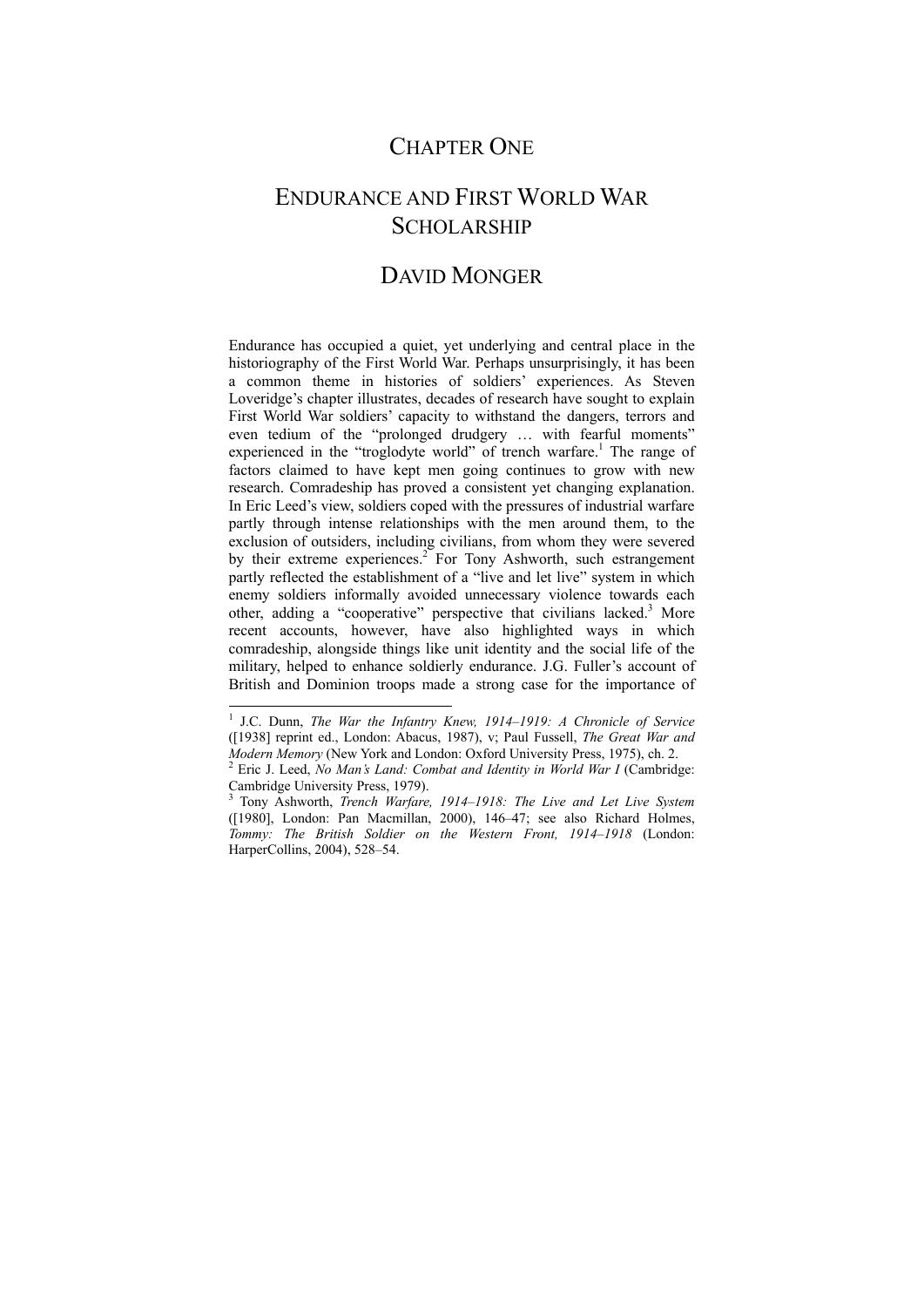sport and leisure as compensations for the enforced separation from civilian life, while acting as "a refresher course in a set of values … of a sort to bolster compliance, stoicism and even confidence".<sup>4</sup>

Recent works have also emphasized the value of comradeship for the maintenance of endurance. Alexander Watson's study of British and German combat motivation acknowledges that, at times, soldiers simply had no choice other than to fight or die, but notes the efficacy of the "social buffering" and structure provided by comradeship among a small "primary group", while also downplaying the idea of soldiers alienated from civilians and the war itself. Rather, Watson argues, protecting family and home life provided a continuing motivation, despite considerable disillusionment and fatigue.<sup>5</sup> Likewise, in an account of the famous "mutinies" of 1917, Leonard V. Smith stresses the contingency of French soldiers' withholding of service. Though severely antagonized by their conditions, lack of leave and anxieties about home, they were not prepared to push their resistance to combat and military authority to the point of a German victory.<sup>6</sup> For Michael Roper, comradeship and sharing among men provided an essential element in their "emotional survival", alongside the domestic ministrations of junior officers and regular contact from home, particularly from mothers.<sup>7</sup> Joanna Bourke emphasizes soldiers' "bonding", but also notes men's desires to maintain their ties with home, and return to it as soon as possible. $8$ 

 4 J.G. Fuller, *Troop Morale and Popular Culture in the British and Dominion Armies, 1914–1918* (Oxford: Clarendon Press, 1991), citation at 139. For further arguments about the influence of sport, see J.A. Mangan, *Athleticism in the Victorian and Edwardian Public School: The Emergence and Consolidation of an Educational Ideology* (Cambridge: Cambridge University Press, 1981); Eliza Riedi and Tony Mason, "'Leather' and the Fighting Spirit: Sport in the British Army in World War I", *Canadian Journal of History*, 41:8 (2006); David Monger, "Sporting Journalism and the Maintenance of British Servicemen's Ties to Civilian Life in First World War Propaganda", *Sport in History*, 30:3 (2010).

Alexander Watson, *Enduring the Great War: Combat, Morale and Collapse in the German and British Armies, 1914–1918* (Cambridge: Cambridge University Press, 2008), 66–67, 72–84. On the decision to "fight or die", see also John Keegan, *The Face of Battle: A Study of Agincourt, Waterloo and the Somme* ([1976] London: Pimlico, 2004), 277–79.

<sup>6</sup> Leonard V. Smith, *Between Mutiny and Obedience: The Case of the French Fifth Infantry Division during World War I* (Princeton: Princeton University Press, 1994).

<sup>7</sup> Michael Roper, *The Secret Battle: Emotional Survival in the Great War* (Manchester: Manchester University Press, 2009).

<sup>8</sup> Joanna Bourke, *Dismembering the Male: Men's Bodies, Britain and the Great War* (London: Reaktion Books, 1996), ch. 3; see also Ilana R. Bet-El, *Conscripts:*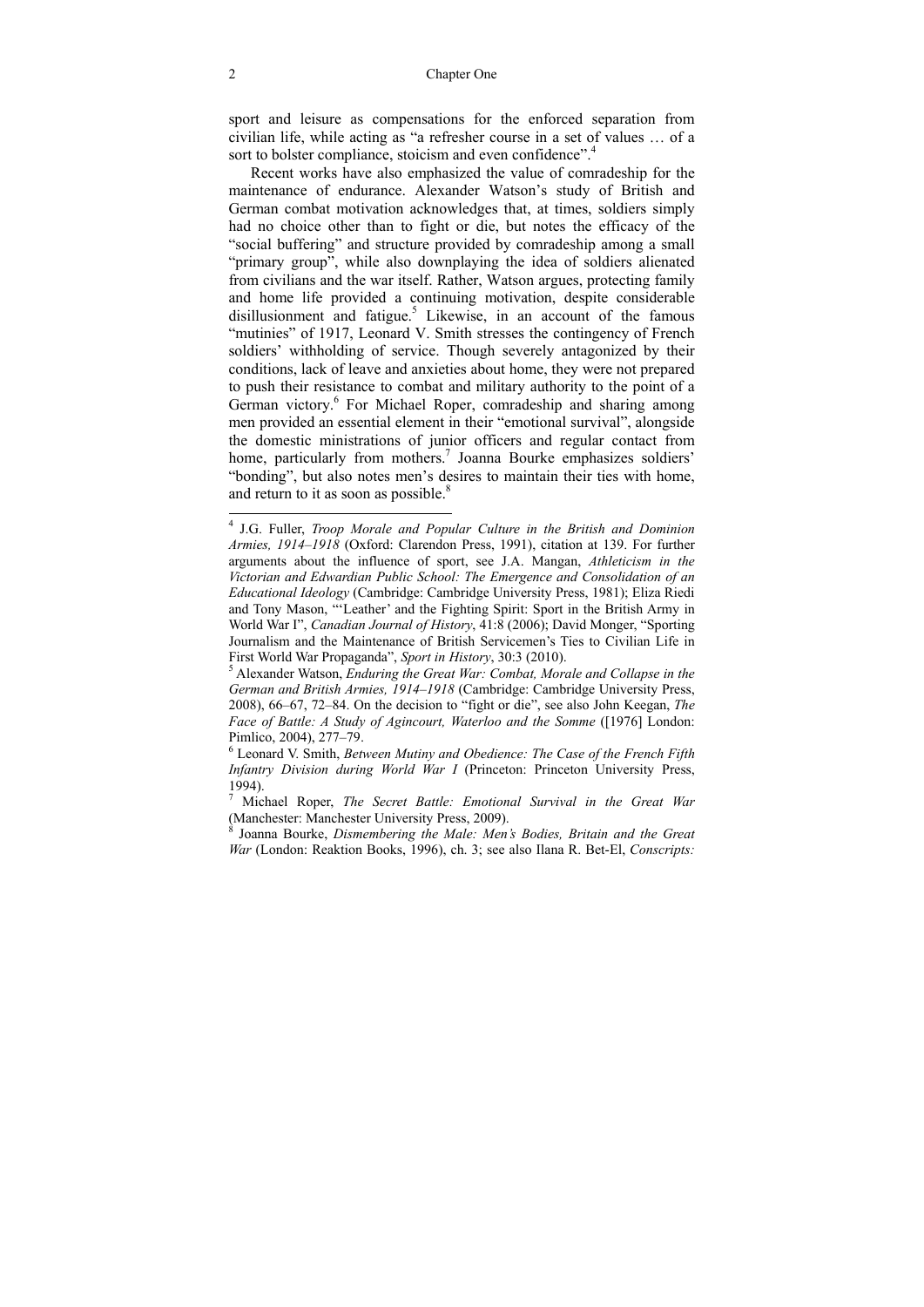Not all soldiers, of course, could or did endure the war. Each sought to cope in his own way, whether through comradeship and military social life, retention of links with home or recourse to humour to see off the worst horrors.<sup>9</sup> Others succumbed, in varying degrees, to the continuing pressures of exposure to combat, privation, mortal risk and "nameless dread". In the most severe—and, arguably, most historically familiar instances such exposure proved unendurable for thousands of "broken" men, who suffered what was commonly, and inaccurately, labelled in Britain as "shell shock". Despite rapidly being replaced in medical terminology, in modern society the term has taken on a much broader meaning, as a catch-all for immediate psychological incapacity, than it originally had.10 As the most vivid example of the war's psychological effects, attention to these most extreme cases of mental breakdown arguably masks the more widespread psychological disturbance among those who continued in their combat roles.<sup>11</sup> Roper contends that many soldiers suffered from "nameless dread" in response to the extreme fears and realities they encountered. As the chapters by Gwen Parsons and Jane McCabe in this volume attest, though many soldiers remained in their positions, the strain they endured left its mark, sometimes in fully diagnosed medical or psychological problems, at other times in more private circumstances affecting post-war home life.<sup>12</sup> Despite efforts to provide civilian soldiers with contact with peacetime culture and society, normal standards of decency and propriety were hard to maintain.<sup>13</sup>

*Forgotten Men of the Great War* (2nd ed., Stroud: Sutton Publishing, 2003) esp. chs 6 and 9. For evidence of propagandists' recognition and attempted exploitation of such ideas, see David Monger, "Soldiers, Propaganda and Ideas of Home and Community in First World War Britain", *Cultural and Social History*, 8:3 (2011).

<sup>&</sup>lt;sup>9</sup> On this last aspect, see discussions in, e.g., Fuller, *Troop Morale*; Stéphane Audoin-Rouzeau, *Men at War: National Sentiment and Trench Journalism in France During the First World War* (Oxford: Berg, 1992).<br><sup>10</sup> Fiona Reid, *Broken Men: Shell Shock and Recovery in Britain, 1914–1930* 

<sup>(</sup>London: Continuum, 2010), 10, 25–29; Christopher Pugsley, *On the Fringe of Hell: New Zealanders and Military Discipline in the First World War* (Auckland: Hodder & Stoughton, 1991), 182–84. On the term's cultural significance, see also Jay Winter, "Shell-shock and the Cultural History of the Great War", *Journal of Contemporary History*, 35:1 (2000).<br><sup>11</sup> Roper, *Secret Battle*, 247.<br><sup>12</sup> Roper. *Secret Battle*, 318, 284–95. See also Joy Damousi, *The Labour of Loss:* 

*Mourning, Memory, and Wartime Bereavement in Australia* (Cambridge: Cambridge University Press, 1999); Marina Larsson, *Shattered Anzacs: Living with the Scars of War* (Sydney: University of New South Wales Press, 2009). 13 Bourke, *Dismembering the Male*, 213–16.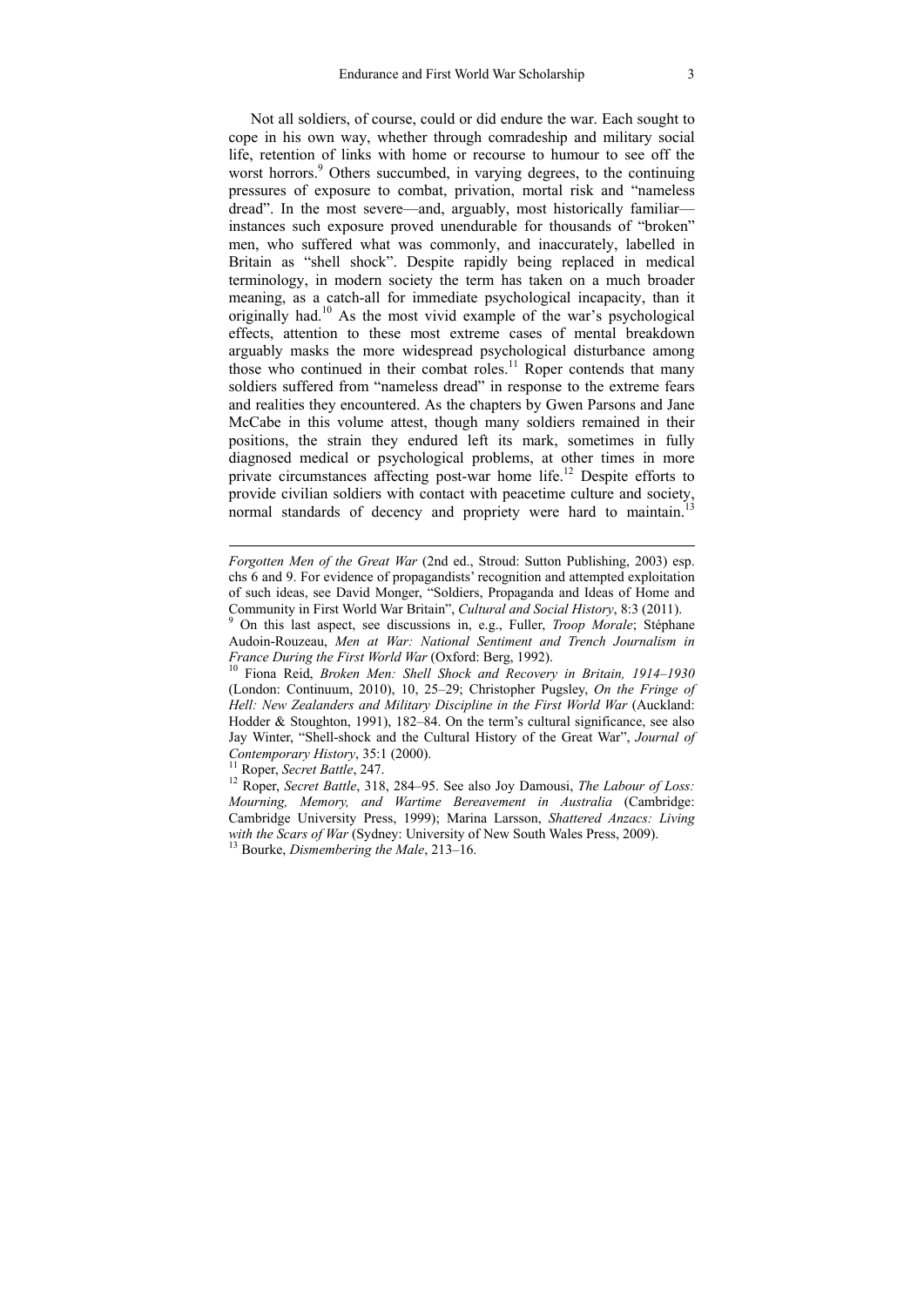#### 4 Chapter One

Socially reintegrating soldiers who had experienced industrial warfare was not as simple as collecting their uniform and issuing a train ticket. Governments and societies worried about the return of "brutalized" men in some cases, perhaps, with good cause.<sup>14</sup> However sound of body or mind, veterans needed facilities to help them endure peace.<sup>15</sup> For some, at least, the "duration of the war" was not bounded by diplomatic chronology.

Servicemen's endurance has received most attention, but civilians also faced challenges to their ordinary lives in a war that blurred the distinction between soldier and civilian in several ways.<sup>16</sup> As Katherine Moody's chapter on Antarcticans demonstrates, men brought their particular histories to their wartime experiences. In occupied regions, civilians faced submission to the mixed mercies and justices of their occupiers, in some cases following a brutal and violent invasion.<sup>17</sup> They were sometimes, as in occupied areas of France, forced to live separately from friends and relatives, sometimes in an alien time zone,<sup>18</sup> under the jurisdiction of a hostile and occasionally exploitative enemy.<sup>19</sup> Others coped with divided

<sup>14</sup> For varied accounts, see George Mosse, *Fallen Soldiers: Reshaping the Memory of the World Wars* (Oxford: Oxford University Press, 1991); Jon Lawrence, "Forging a Peaceable Kingdom: War, Violence, and Fear of Brutalization in Post-First World War Britain", *Journal of Modern History,* 75:3 (2003); Robert Gerwarth, "The Central European Counter-revolution: Paramilitary Violence in Austria, Germany and Hungary After the Great War", *Past & Present* 200:1 (2008).

<sup>15</sup> Adam R. Seipp, *The Ordeal of Peace: Demobilization and the Urban Experience in Britain and Germany, 1917–1921* (Farnham: Ashgate, 2009). For New Zealand examples, see, e.g., Stephen Clarke, "Return, Repatriation, Remembrance and the Returned Soldiers' Association, 1916–1922" in John Crawford and Ian McGibbon (eds), *New Zealand's Great War: New Zealand, the Allies and the First World War* (Auckland: Exisle, 2007); Gwen A. Parsons, "The Construction of Shell Shock in New Zealand, 1919–1939: A Reassessment", *Social History of Medicine* 26:1  $(2013)$ , 56–73.

<sup>&</sup>lt;sup>16</sup> See Tammy M. Proctor, *Civilians in a World at War*, 1914–1918 (New York: New York: New York: New York:

<sup>&</sup>lt;sup>17</sup> John Horne and Alan Kramer, *German Atrocities, 1914: A History of Denial* (London: Yale University Press, 2001).

<sup>&</sup>lt;sup>18</sup> People in occupied France lived on "German time" both literally, since the timezone was changed, and figuratively, as people's days were punctuated by service to the occupiers' requirements: Stéphane Audoin-Rouzeau and Annette Becker, *1914– 1918: Understanding the Great War* (London: Profile Books, 2002), 57.<br><sup>19</sup> For experiences of occupation, see, e.g. Helen McPhail, *The Long Silence:* 

*Civilian Life under the German Occupation of Northern France, 1914–1918* (London: I.B. Tauris, 1999); Vejas Liulevicius, *War Land on the Eastern Front:*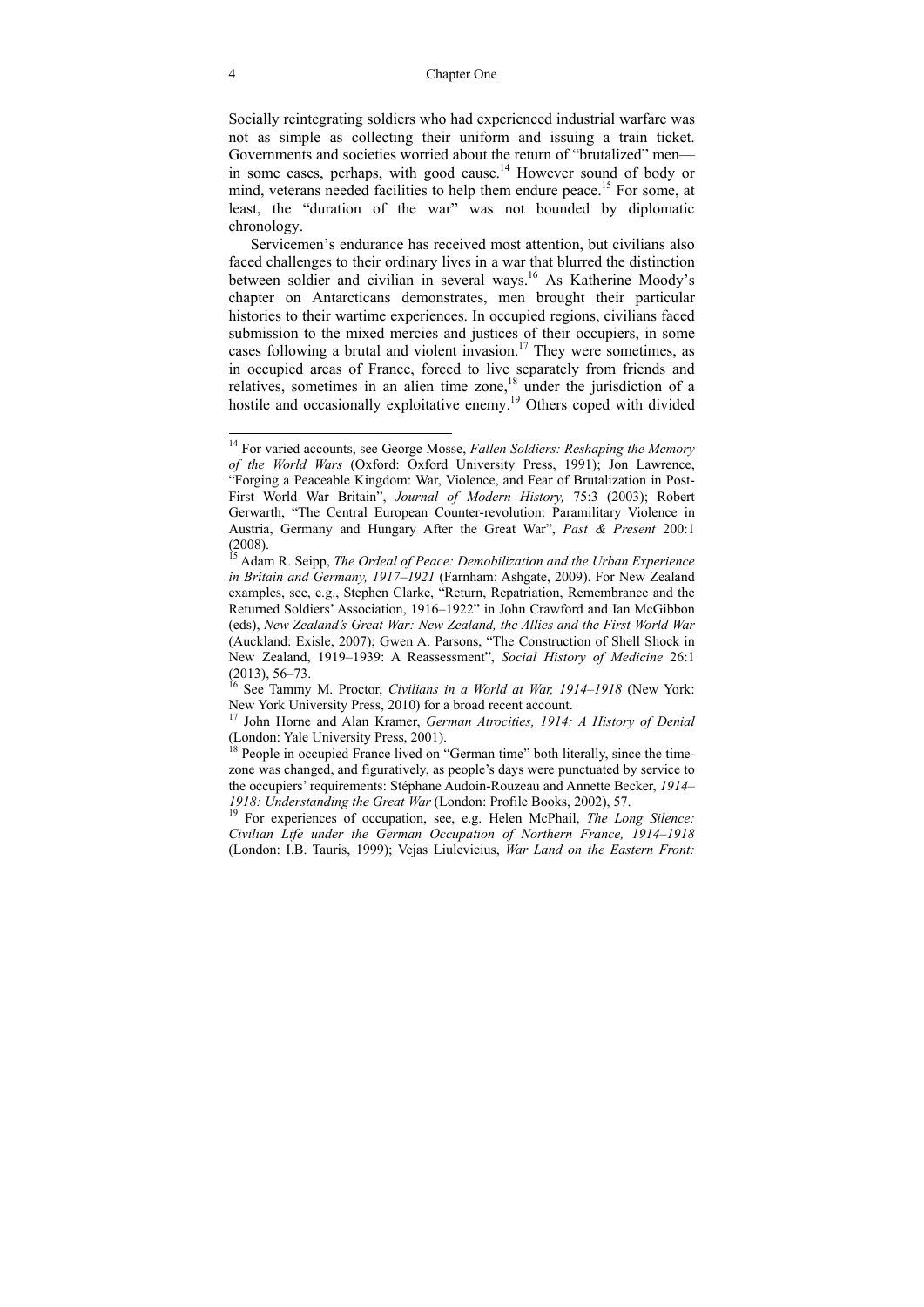loyalties, such as the "German-English-Belgian" Graeffe family in Brussels, who progressed from Belgian affinity, to attempted mediation between their neighbours and the German occupiers, to eventually taking German citizenship.<sup>20</sup> Civilians outside the occupied zones faced increased physical dangers too, as technological advances allowed the shelling or aerial bombing of places supposedly well behind the "home front", while blockades and the disruption of civilian food supplies also took a serious toll.<sup>21</sup> As Section II of this book considers, there was a particular history to the Australasian home front being so far removed from the battlefield.

This toll was not only physical and psychological; it infused many civilian societies and cultures with an ethic of sacrifice, obedience to authority and the endurance of hardships and discomforts as matters of virtually unquestionable duty. Civilians in Freiburg, Germany, found their city progressively stripped of materials, including their church bells, for military uses, while the costs of food rose astronomically and rationed alternatives did not always reach them.<sup>22</sup> Ordinary people in England grew increasingly restive at the failure to adequately limit the costs of essential supplies, denying them the kind of "moral economy" they expected of wartime society.<sup>23</sup> Faced with longer working hours, higher costs of living,

*Culture, National Identity and German Occupation in World War I* (Cambridge: Cambridge University Press, 2000); Audoin-Rouzeau and Becker, *1914–1918*, chs 2–3; Lisa Mayerhofer, "Making Friends and Foes: Occupiers and Occupied in First World War Romania, 1916–1918" in Heather Jones, Jennifer O'Brien and Christoph Schmidt-Supprian (eds), *Untold War: New Perspectives in First World* 

<sup>&</sup>lt;sup>20</sup> Sophie de Schaepdrijver (ed.), *"We Who are So Cosmopolitan": The War Diary of Constance Graeffe, 1914–1915* (Brussels: Algemeen Rijksarchief, 2008).<br><sup>21</sup> See, e.g. Peter Loewenberg, "Germany, the Home Front (1): The Physical and

Psychological Consequences of Home Front Hardship", in Hugh Cecil and Peter Liddle (eds.), *Facing Armageddon*: *The First World War Experienced* (London: Leo Cooper, 1996); Avner Offer, "The Blockade of Germany and the Strategy of Starvation, 1914–1918: An Agency Perspective", Holger H. Herwig, "Total Rhetoric, Limited War: Germany's U–Boat Campaign, 1917–1918" and Christian Geinitz, "The First Air war Against Noncombatants: Strategic Bombing of German Cities in World War I" all in Roger Chickering and Stig Förster (eds), *Great War, Total War: Combat and Mobilization on the Western Front, 1914–1918* (Cambridge: Cambridge University Press, 2000); Catriona Pennell, *A Kingdom United: Popular Responses to the Outbreak of the First World War in Britain and Ireland* (Oxford: Oxford University Press, 2012), ch. 4.

<sup>&</sup>lt;sup>22</sup> Roger Chickering, *The Great War and Urban Life in Germany: Freiburg, 1914– <sup>1918</sup>* (Cambridge: Cambridge University Press, 2007), esp. ch. 5. 23 Bernard Waites, *A Class Society at War: England, 1914–1918* (Leamington Spa:

Berg, 1987), ch. 6.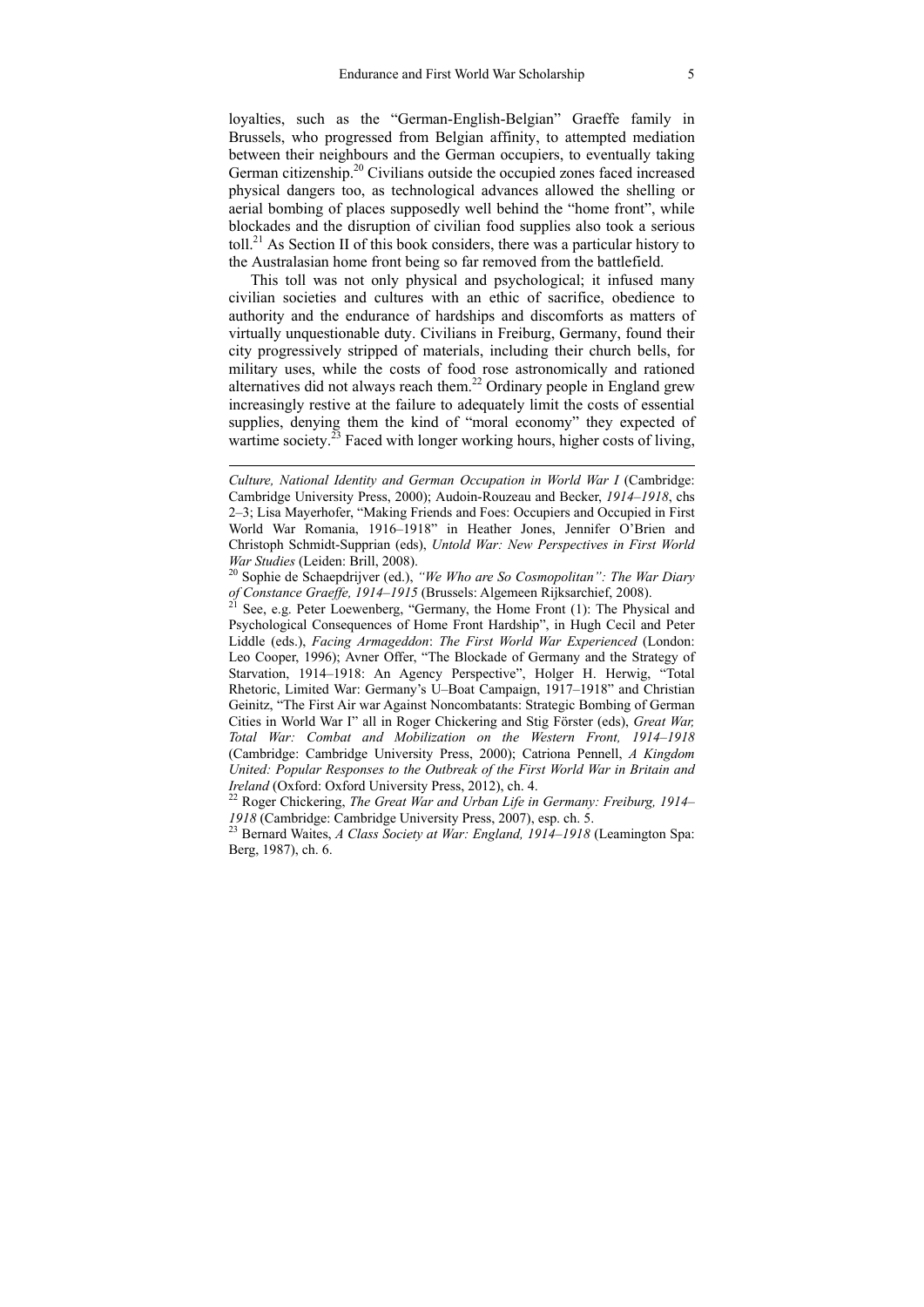#### 6 Chapter One

concerns about loved ones and the possibility, albeit remote, of direct attack, civilians in Britain and elsewhere endured a censorious culture, particularly in the war's early years, in which leisure, entertainment and sport were criticized as frivolous distractions.<sup>24</sup> Young women, either newly employed in factories or released from the stricter confines of domestic service, found themselves objects of hostility for spending some of their wages in the traditionally male pub, and faced repeated calls to fulfil their biological duty by producing more children to increase the birth-rate.<sup>25</sup> Soldiers' wives were expected to trade their separation allowance for strict conformity to wartime society's moral expectations.<sup>26</sup> Women in many countries endured conflicting demands: to take men's places in the wartime workforce, while remembering their place in the social order as a whole; to maintain war work alongside housework; to "keep the home fires burning", but with a bucket ready to douse the flames<sup>27</sup>

Religious sanction helped to make the war more than simply a matter of great power rivalries and instead one that pitted civilization/*Kultur* 

 $24$  See, e.g., John Morton Osborne, "Continuity in British Sport: the Experience of the First World War", in George K. Behlmer and Fred M. Leventhal (eds), *Singular Continuities: Tradition, Nostalgia, and Identity in Modern British Culture* (Stanford, CA: Stanford University Press, 2000); Jan Rüger, "Entertainments", in Jay Winter and Jean-Louis Robert (eds.), *Capital Cities at War: Paris, London, Berlin, 1914–1919*, vol. 2, *A Cultural History* (Cambridge: Cambridge University Press, 2007); Adrian Gregory, *The Last Great War: British Society and the First World War* (Cambridge, Cambridge University Press, 2008); Monger, "Sporting Journalism", 376–78.

<sup>&</sup>lt;sup>25</sup> See, e.g., Stella Moss, "'Wartime Hysterics'? Alcohol, women and the politics of wartime social purity in England", in *Jessica Meyer* (ed.), *British Popular Culture and the First World War* (Leiden: Brill, 2008); Susan R. Grayzel, *Women's Identities at War: Gender, Motherhood and Politics in Britain and France during the First World War* (Chapel Hill, NC: University of North Carolina Press, 1999); Ute Daniel, *The War from Within: German Working-Class Women in the First World War*, trans. Margaret Ries (Oxford: Berg, 1997), esp. ch. 4. 26 Emmanuelle Cronier, "The Street", in Winter and Robert, *Capital Cities at War*,

vol. 2, 90–91.

<sup>&</sup>lt;sup>27</sup> See, e.g., Mathilde Dubesset, Françoise Thébaud and Catherine Vincent, "The Female Munition Workers of the Seine", in Patrick Fridenson (ed.), *The French Home Front, 1914–1918* (Oxford: Berg, 1992); Melanie Nolan, "'Keeping New Zealand Home Fires Burning': Gender, Welfare and the First World War", in Crawford and McGibbon, *New Zealand's Great War*; David Monger, "Nothing Special? Propaganda and women's roles in late First World War Britain", *Women's History Review* (online early, March 2014, and forthcoming in print, 2014).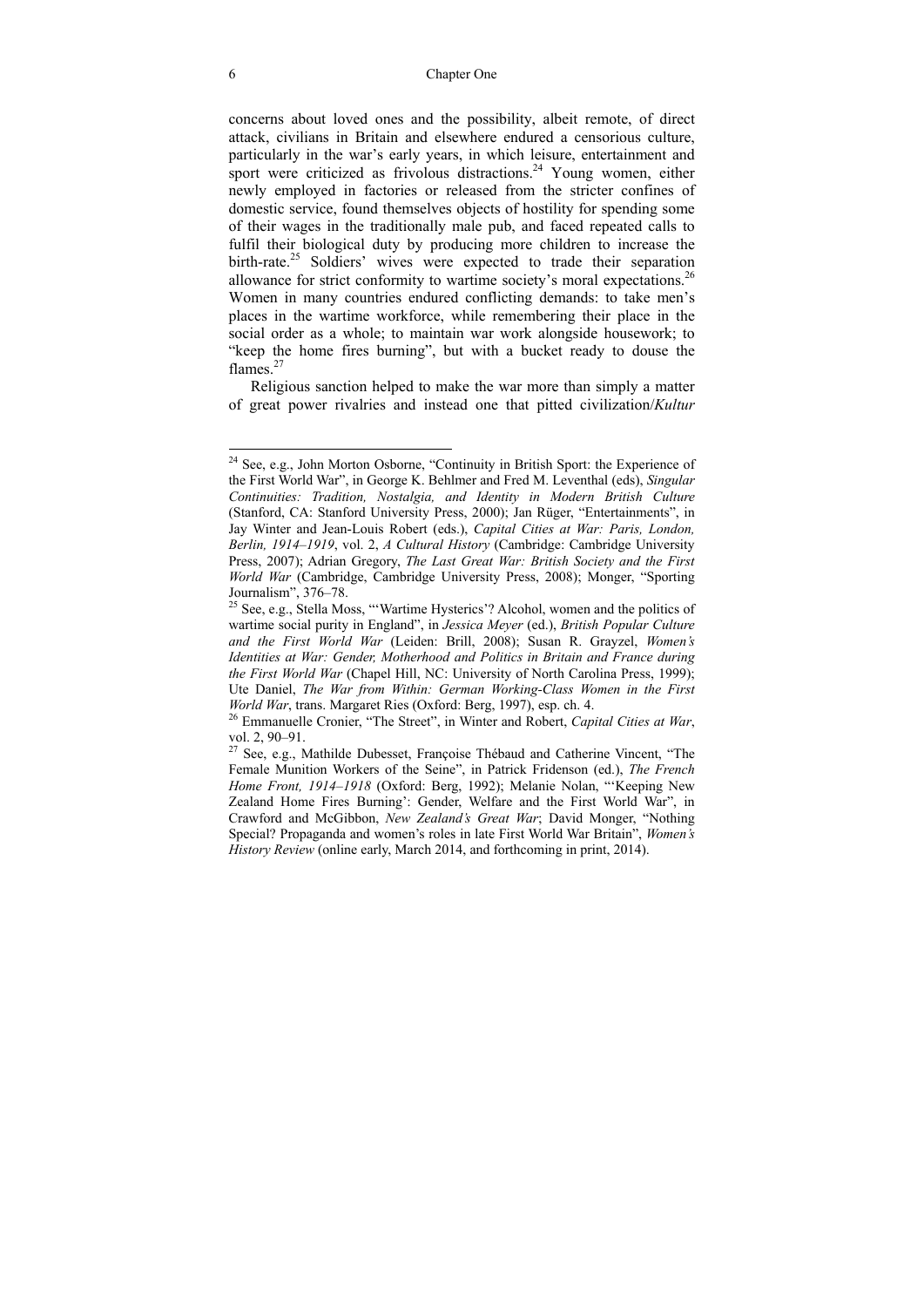against barbarism and godlessness.28 Rejection of or resistance to the war's demands was not only an affront to notions of equal sacrifice, but also to  $God<sup>29</sup>$  Those who resisted the general consensus endured hardships ranging from intense everyday criticism to ostracism, incarceration and, in extreme cases, death. British conscientious objectors could face scorn and hostility from some (though not all) members of appeals tribunals, as well as idiosyncratically varied and shifting application of the rules, particularly before the newly appointed local representatives became familiar with the processes and confident enough to contradict them when an individual case deserved it.<sup>30</sup> Some endured lengthy prison sentences, causing serious health problems and one death from influenza brought on, it was claimed, by the poor prison conditions.<sup>31</sup> Others, from both Britain and New Zealand, were sent to the Western Front and subjected to military discipline including, in some cases, the passage, albeit followed by swift commutation, of death sentences.<sup>32</sup> In Germany, where conscientious objection was not recognized as a viable perspective, men who refused to serve were assessed for signs of insanity.<sup>33</sup> These minorities aside, larger numbers of civilians also found their loyalty questioned. The authorities in several nations felt the need to "remobilize" their civilians by  $1917<sup>34</sup>$ while political dissidents were rhetorically or actually charged with treason, no matter how much they might present their views as a different patriotism. Official and unofficial propagandists painted a picture of patriotic conduct against which actions were judged. Those who "failed"

<sup>28</sup> See, e.g., Alan Wilkinson, *The Church of England and the First World War* (London: SPCK, 1978); A.J. Hoover, *God, Germany and Great Britain: A Study in Clerical Nationalism* (New York: Praeger, 1989); Audoin-Rouzeau and Becker, 1914–1918, esp. ch. 5; Allan Davidson, "New Zealand Churches and Death in the First World War", in Crawford and McGibbon, *New Zealand's Great War*.

<sup>&</sup>lt;sup>29</sup> Gregory, *Last Great War*, ch. 5.<br><sup>30</sup> James McDermott, *British Military Service Tribunals, 1916–1918*: *"A very much abused body of men"* (Manchester: Manchester University Press, 2011).

<sup>&</sup>lt;sup>31</sup> Keith Robbins, "The British Experience of Conscientious Objection", in Cecil and Liddle. *Facing Armageddon*, 697.

<sup>&</sup>lt;sup>32</sup> Paul Baker, *King and Country Call: New Zealanders, Conscription and the Great War* (Auckland: Auckland University Press, 1988), 178–90; Adam Hochschild, *To End All Wars: A Story of Loyalty and Rebellion, 1914–1918* (Boston: Mariner Books, 2012), 200–03.

<sup>&</sup>lt;sup>33</sup> Peter Brock, "Confinement of Conscientious Objectors as Psychiatric Patients in World War I Germany", *Peace & Change*, 23:3 (1998).<br><sup>34</sup> See the collection by John Horne, *State, Society and Mobilization in Europe* 

*during the First World War* (Cambridge: Cambridge University Press, 1997), particularly the chapters by Horne and Wilhelm Deist.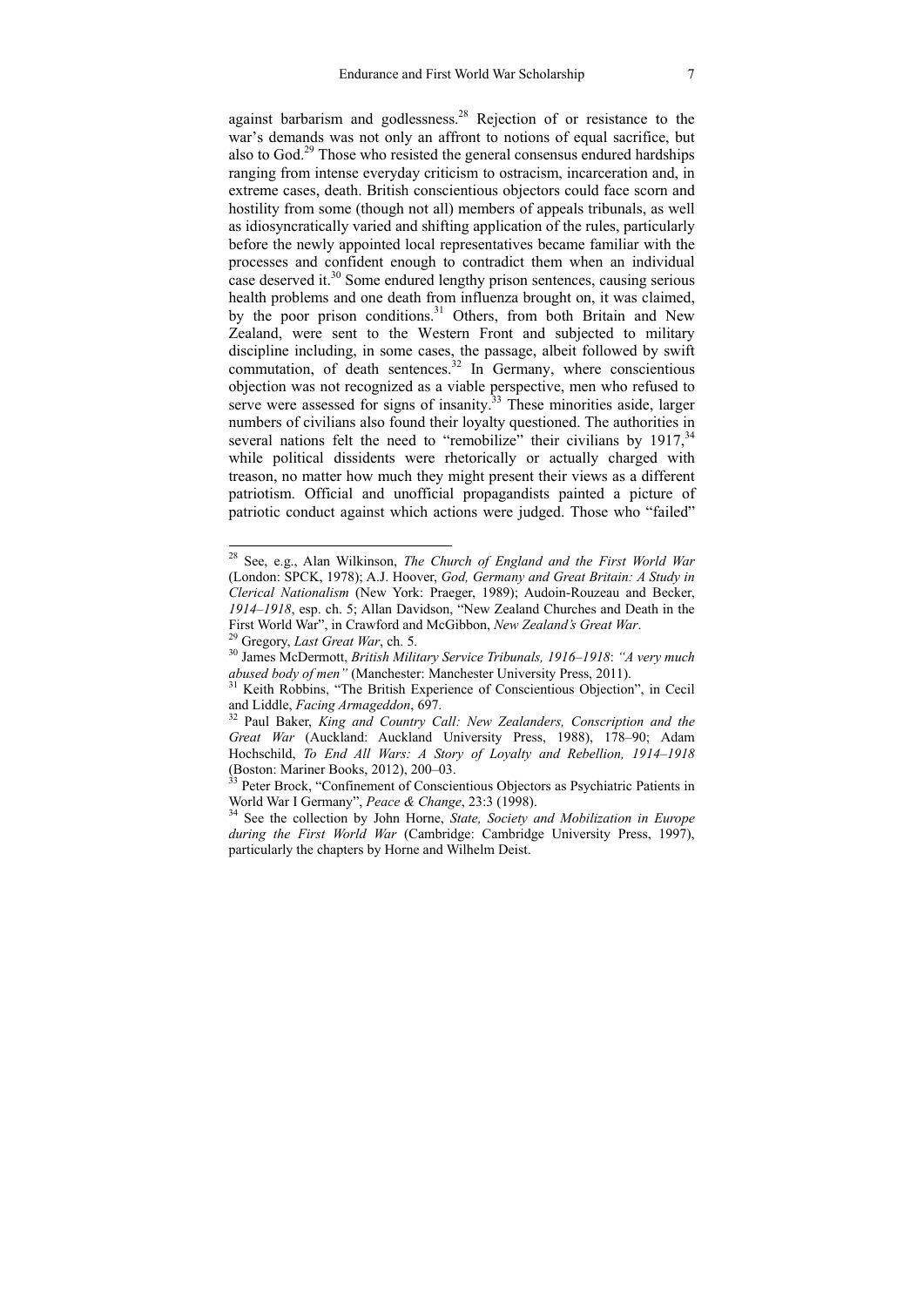to meet these expectations faced a range of responses, including supposedly constructive criticism, ridicule, insults, threats or violence.<sup>35</sup> "Pacifist" became, in some places, a generic and emasculating term of exclusion intended to delegitimize democratic debate, regardless of the critic's actual views on the war's validity.<sup>36</sup>

These economic, social and cultural pressures were exerted on populations in which many people endured daily apprehension for the safety of loved ones. Such anxieties touched people from all walks of life, as the chapters in this collection by John Crawford and Bart Ziino emphasize further. Once their relatives had enlisted for armed services, families endured what Tanja Luckins labels a "cruel purgatory", beginning with dread before their departure and lasting until they either returned or were confirmed killed, $37$  or continuing indefinitely because officials could indicate only that someone was "missing, presumed dead". Families and lovers kept touch as far as possible, going about their daily lives while "waiting and worrying". If news came that a soldier was wounded, lucky relatives close to the battlefront might have the opportunity and financial means to rush to their side; those in more distant places such as New Zealand or Australia had no such chance.<sup>38</sup> And ordinary people's lives were not only afflicted by their own fears, but often those of decisionmakers. The British Prime Minister, Herbert Asquith, for instance, carried the weight of his office with that of anxiety for his son, until Raymond's eventual death on the Somme; his opposition counterpart, Andrew Bonar-

<sup>35</sup> See, e.g., F.L. Carsten, *War against War: British and German Radical Movements in the First World War* (London: Batsford Academic and Educational, 1982); Serge Berstein, "The Radical Socialist Party during the First World War", in Fridenson, *French Home Front*; Paul Ward, *Red Flag and Union Jack: Englishness, Patriotism and the British Left, 1881–1924* (Woodbridge: Boydell Press, 1998); Brock Millman, *Managing Domestic Dissent in First World War Britain* (London: Frank Cass, 2000); Millman, "HMG and the War against Dissent, 1914–1918", *Journal of Contemporary History*, 40:3 (2005); Jon Lawrence, "Public space, political space" in Winter and Robert, *Capital Cities at War*, vol. 2; Gwen A. Parsons, "Debating the War: the Discourse of War in the Christchurch Community", in Crawford and McGibbon, *New Zealand's Great War*. 36 David Monger, *Patriotism and Propaganda in First World War Britain: the* 

*National War Aims Committee and Civilian Morale* (Liverpool: Liverpool University Press, 2012), esp. 133–38.

<sup>37</sup> Tanja Luckins, *The Gates of Memory: Australian People's Experiences and Memories of Loss and the Great War* (Fremantle: Curtin Books, 2004), ch. 1. 38 Roper, *Secret Battle*, ch. 2; Jay Winter, *Sites of Memory, Sites of Mourning: the* 

*Great War in European Cultural History* (Cambridge: Cambridge University Press, 1995), ch. 2.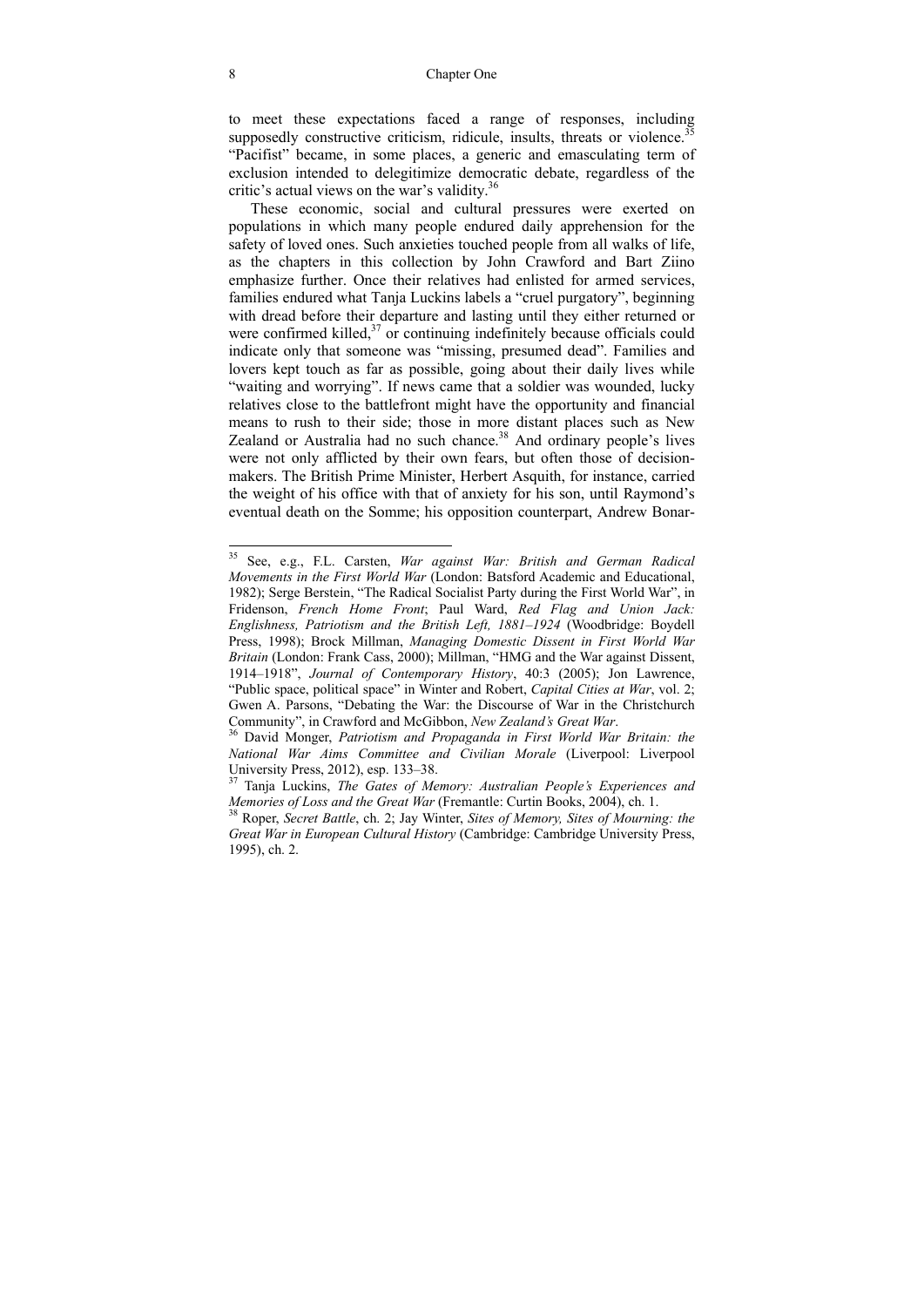Law, maintained his coalition government role despite the death of two sons in combat. Not all families suffered direct bereavements but, arguably, all were touched by a pall of fear and grief.<sup>39</sup>

Commemoration of the war and its costs began almost as soon as the war itself, in both private and official ways. "Shrines" were rapidly established, whether by local communities proud of their neighbours' service, or the reverent preservation of a soldier's bedroom in the family home. Governments, soon aware of the conflict's momentous scale, took steps to ensure its endurance in public memory by founding museums and commissioning official war correspondents, photographers and artists.<sup>40</sup> Memorialization proliferated across the nations involved in the war, as newspapers dedicated pages to "rolls of honour" for local casualties, communities contributed towards a wide variety of commemorative objects, as well as relief funds and charities, and families, particularly mothers, reflected on the loss and sacrifices they had endured.<sup> $41$ </sup> Chapters by Margaret Tennant, Ian Lochhead and Kingsley Baird in this volume shed further light on these aspects of commemoration.

<sup>39</sup> Trevor Wilson, *The Myriad Faces of War: Britain and the Great War, 1914–1918* (London: Polity Press, 1986), 751–55. For another perspective, see Kathryn Hunter, "'Sleep on dear Ernie, your battles are o'er': A Glimpse of a Mourning Community, Invercargill, New Zealand, 1914–1925", *War in History*, 14:1 (2007). <sup>40</sup> See, e.g., Winter, *Sites of Memory*, 80–84; Catherine Rollet, "The Home and Family Life", in Winter and Robert, *Capital Cities at War*, vol. 2; Jane Carmichael, *First World War Photographers* (London: Routledge, 1989); Sue Malvern, *Modern Art, Great Britain and the First World War: Witnessing, Testimony and Remembrance* (New Haven, Conn.: Yale University Press, 2004); Andrew Green, *Writing the Great War: Sir James Edmonds and the Official Histories, 1915–1948* (London: Frank Cass, 2003); Ken Inglis, "The Anzac Tradition" (1965) and "C.E.W. Bean: Australian Historian" (1970) in John Lack (ed.), *Anzac Remembered: Selected Writings of Ken Inglis* (Melbourne: University of Melbourne History Department, 1998); Robert Dixon, "Spotting the Fake: C.E.W. Bean, Frank Hurley, and the Making of the 1923 Photographic Record of the War", *History of Photography*, 31:2 (2007) and *Photography, Early Cinema and Colonial Modernity: Frank Hurley's Synchronized Lecture Entertainments* (London: Anthem Press, 2011), ch. 2; Ron Palenski, "Malcolm Ross: a New Zealand Failure in the Great War", *Australian Historical Studies*, 39:1 (2008). 41 Winter, *Sites of Memory*, ch. 4; Gregory, *Last Great War*, 257–63; Bart Ziino,

<sup>&</sup>quot;Claiming the Dead: Great War Memorials and Their Communities", *Journal of the Royal Australian Historical Society*, 89:2 (2003); Luckins, *Gates of Memory*, esp. chs 2–3; Suzanne Evans, *Mothers of Heroes, Mothers of Martyrs: World War I and the Politics of Grief* (Montreal; McGill–Queen's University Press; 2007); Claudia Siebrecht, "The *Mater Dolorosa* on the Battlefield—Mourning Mothers in German Women's Art of the First World War" in Jones et al., *Untold War*.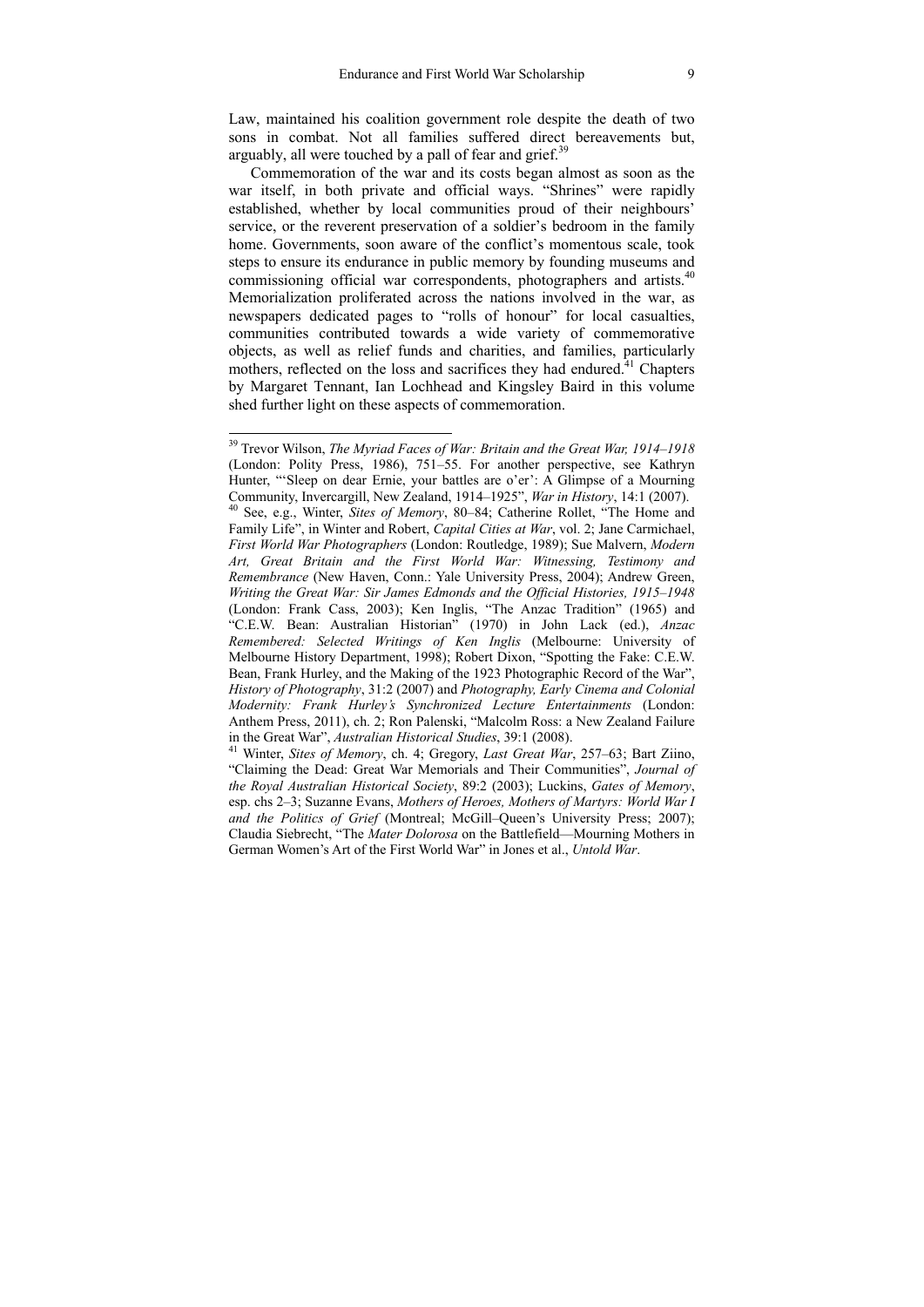Efforts to ensure the endurance of memory continued into the post-war world. Towns and cities erected or extended memorials to the dead or missing—often, but not always, soldiers; sometimes conforming to a classical memorial style, sometimes seeking to reflect a specific local or national context. Commemorative sites on the battlefields of the Western Front, Gallipoli and elsewhere were rapidly developed, often under the aegis of the Imperial (now Commonwealth) War Graves Commission.<sup>42</sup> The fifth section of this volume contains chapters that discuss European and New Zealand memorials, and the sense of loss and grief. Vast memorials to the missing like those at Tyne Cot, near Ypres, or Lutyens's masterpiece at Thiépval, acknowledged the thousands with no known grave, as Kingsley Baird considers in his chapter, which juxtaposes classical and modern styles of commemoration. Many of these sites rapidly became places of pilgrimage for the bereaved and the curious as services sprang up in places such as Ypres to cater to visitors' needs.<sup>43</sup> Ian Lochhead discusses the work of Samuel Hurst Seager in commemorating New Zealand losses on the Gallipoli Peninsula. Far from the battlefields, ceremonies were rapidly established, in the British world, on Armistice

<sup>42</sup> See, e.g., Ken Inglis, *Sacred Places: War Memorials in the Australian Landscape* (Carlton; Melbourne University Press, 1998)*;* Nicholas Mansfield, "Class Conflict and Village War Memorials, 1914–1924", *Rural History*, 6:1 (1995); Scott Worthy, "Communities of Remembrance: Making Auckland's War Memorial Museum", *Journal of Contemporary History*, 39:4 (2004); Jock Phillips, "The Quiet Western Front: the First World War and New Zealand memory", in Santanu Das (ed.), *Race, Empire and First World War Writing* (Cambridge: Cambridge University Press, 2011); Jenny Macleod, "Memorials and Location: Local versus National Identity and the Scottish National War Memorial", *Scottish Historical Review*, 89:1 (2010); Katie Pickles, *Transnational Outrage: the Death and Commemoration of Edith Cavell* (London: Palgrave Macmillan, 2007); Gavin Stamp, *The Memorial to the Missing on the Somme* (London: Profile Books, 2006). 43 Annette Becker, "From Death to Memory: the National Ossuaries in France after the Great War", *History and Memory*, 5:2 (1993); Bart Ziino, *A Distant Grief: Australians, War Graves and the Great War* (Crawley: University of Western Australia Press, 2007); Mark Connelly, "The Ypres League and the Commemoration of the Ypres Salient, 1914–1940", *War in History*, 16:1 (2009). For discussion of "pilgrimage" in a later context, see Bruce Scates, "In Gallipoli's Shadow: Pilgrimage, Memory, Mourning and the Great War", *Australian Historical Studies*, 33:119 (2002), and *Return to Gallipoli: Walking the Battlefields of the Great War* (Cambridge: Cambridge University Press, 2006); Jenny Macleod, "The Fall and Rise of Anzac Day: 1965 and 1990 Compared", *War and Society* 20:1 (2002).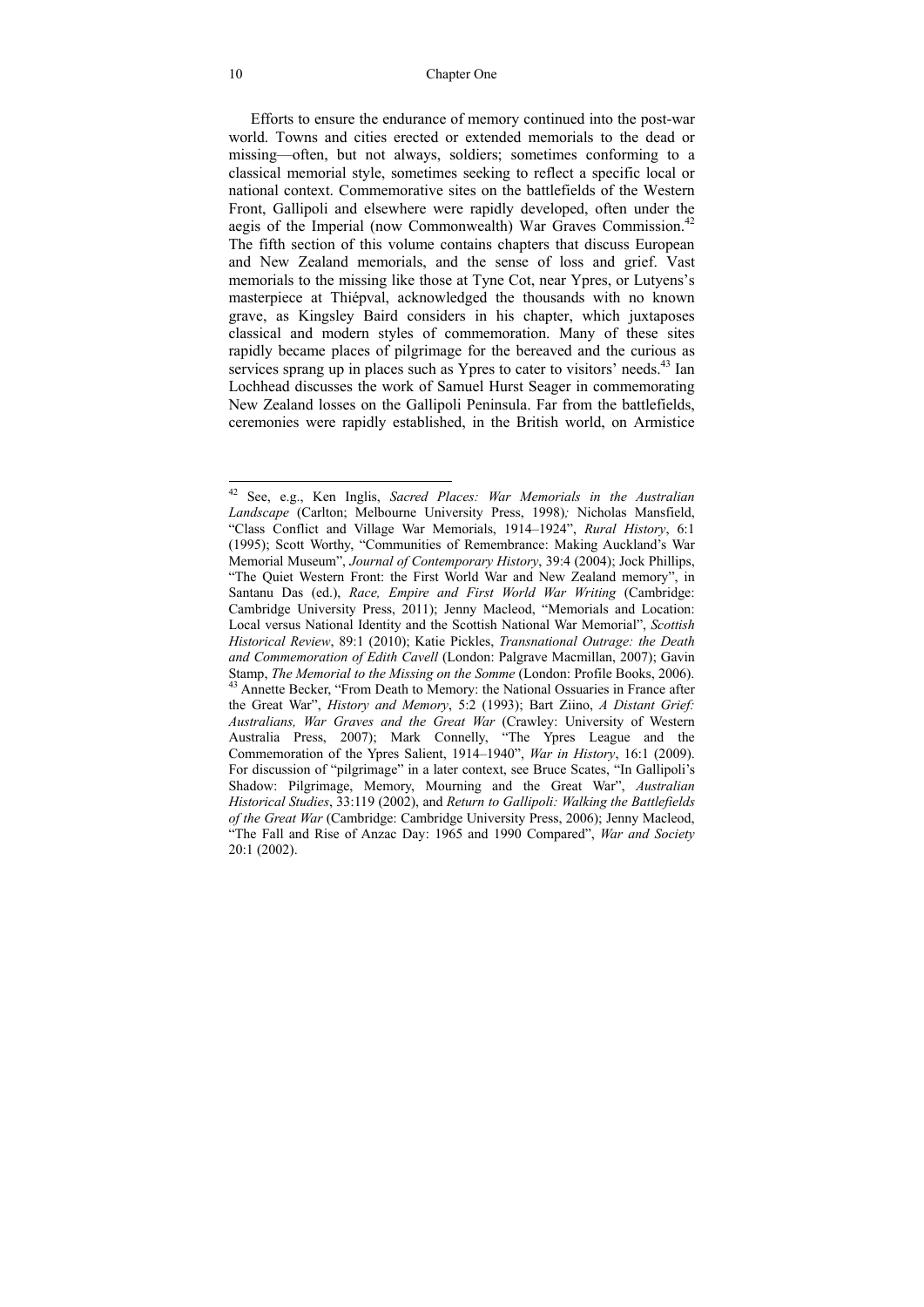Day or Anzac Day, at which a verse of Laurence Binyon's 1914 poem "For the Fallen" solemnly asserted that "we will remember them".<sup>44</sup>

This commitment to remembrance, however, could not specify the forms that it should take. Since 1918, therefore, while we have, indeed, remembered, we have done so in a multitude of ways. There is, arguably, no enduring "memory" of the conflict—different nations, communities and individuals have drawn and sometimes promoted different understandings of its meaning. Some have seen it as the moment at which New Zealand and Australia "became" nations, separating themselves from Britain and claiming their own distinct path, leading to questions about the evolving meanings of Anzac Day.<sup>45</sup> In Germany, too, the war played a prominent part in national memory from the Armistice, whether through the immediate repudiation of "war guilt" and the "*diktat*" imposed at Versailles and the condemnation of the "stab in the back" which played their roles in the rise of Nazism, the Weimar Republic's attempt, outlined by Vanessa Ther, to reject both the "stab in the back" and the war itself as products of nationalist elites, or the crisis caused in the German historical profession by Fritz Fischer's reassertion of German culpability for the war's outbreak and suggestion of a "special path" and expansionist continuity in German aims from Second to Third Reich.<sup>46</sup> Dan Todman, rejecting earlier accounts,  $47$  suggests British public memories of the war have undergone several generational shifts, from a period of partial celebration in the 1920s, to the beginnings of rejection around the onset of

<sup>44</sup> Laurence Binyon, "For the Fallen" (1914) in John Stallworthy (ed.), *The Oxford Book of War Poetry* ([1984] Oxford: Oxford University Press, 1988), 209. 45 See, e.g. Keith Sinclair, *A Destiny Apart: New Zealand's Search for a National* 

*Identity* (Wellington: Allen & Unwin, 1986); Jenny Macleod, *Reconsidering Gallipoli* (Manchester: Manchester University Press, 2004), and "Beckham, Waugh and the Memory of Gallipoli" in Crawford and McGibbon, *New Zealand's Great War*; Maureen R. Sharpe, "Anzac Day in New Zealand, 1916 to 1939", *New Zealand Journal of History* (1981); Scott Worthy, "A Debt of Honour: New Zealanders' First Anzac Days", *New Zealand Journal of History*, 36:2 (2002); Marilyn Lake, Henry Reynolds and Mark McKenna (eds), *What's Wrong with Anzac? The Militarisation of Australian History* (Sydney: University of New South Wales Press, 2010); James Curran and Stuart Ward, *The Unknown Nation: Australia after Empire* (Melbourne: Melbourne University Press, 2010), 197–99; 246–53; Bruce Scates et al., "Anzac Day at Home and Abroad: Towards a History of Australia's National Day", *History Compass*, 10:7 (2012).

<sup>&</sup>lt;sup>46</sup> Vanessa Ther, "'Humans are Cheap and the Bread is Dear.' Republican Portrayals of the War Experience in Weimar Germany"; Alan Kramer, "The First World War and German Memory", both in Jones et al., *Untold War*. 47 E.g. Fussell, *Great War and Modern Memory*.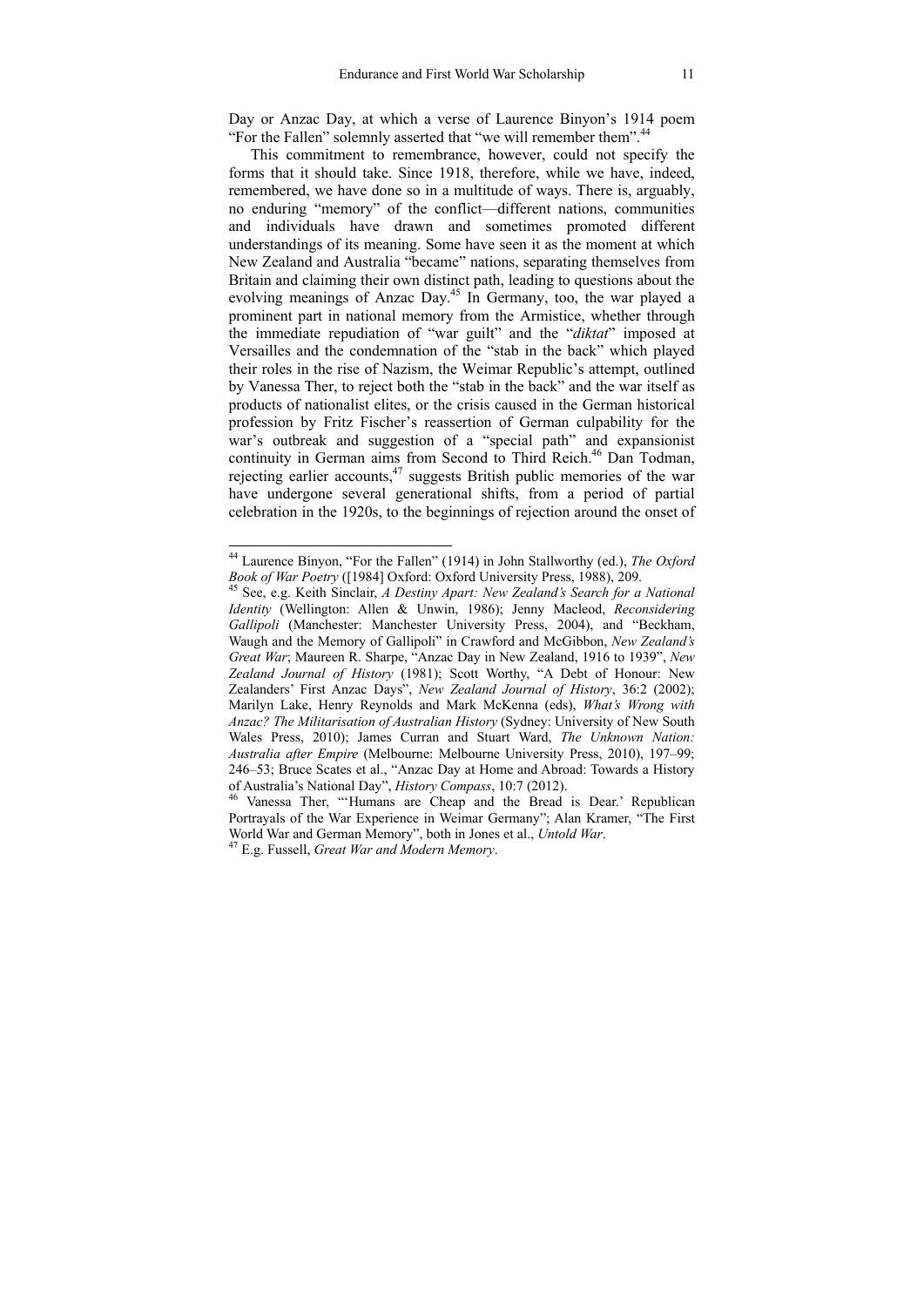#### 12 Chapter One

the Great Depression,<sup>48</sup> to a negative reappraisal of the war's purposes and justification by comparison with the "good" Second World War, to a cautionary tale about the consequences of industrialized warfare in the Cold War era, and to contemporary preoccupations with themes of futility and waste. As first the parents of dead soldiers and then the veterans themselves died, contradiction of what Todman sees as the "myths" of the war resulted in the kinds of cynical modern responses to the war perhaps best evoked by the comedy series *Blackadder Goes Forth!*. 49 Not only has contemporary opinion been largely persuaded of the war's futility, but the near constant rehashing of familiar examples perhaps encourages groans of protest against the "blood, the noise, the endless poetry".50 Nonetheless, whatever individual perspectives different historians may have on the evolving memory of the conflict, it seems clear that the war has played an enduring role in the political, economic and cultural understanding of the modern world. Chapters by Charlotte Bennett and Imelda Bargas capture contemporary feelings of futility, while those by Ian Lochhead and Kingsley Baird focus on the post-war construction of meaning.

The chapters contained within this collection, therefore, build on an extensive and ever-expanding scholarship covering the war's relationship to "endurance". In bringing together work by established and emerging New Zealand and Australian scholars with a specific focus on the concept of endurance, they offer readers both a series of individual reflections and a broader comparative exploration of a theme with considerable potential for further research. They continue a conversation that has endured since 1914.

<sup>48</sup> For another interesting assessment of this shift, see Janet S.K. Watson, *Fighting Different Wars: Experience, Memory and the Great War in Britain* (Cambridge: Cambridge University Press, 2004), esp. ch. 6.

<sup>49</sup> Dan Todman, *The Great War: Myth and Memory* (London: Hambledon, 2005). For a broader account of generational shifts in the understanding of the war, see also Jay Winter and Antoine Prost, *The Great War in History: Debates and Controversies, 1914 to the Present* (Cambridge: Cambridge University Press, 2005).

<sup>50</sup> Lord Flashheart in "Private Plane", *Blackadder Goes Forth!* (1989), in *Blackadder: the Whole Damn Dynasty* (London, Michael Joseph, 1998), 416.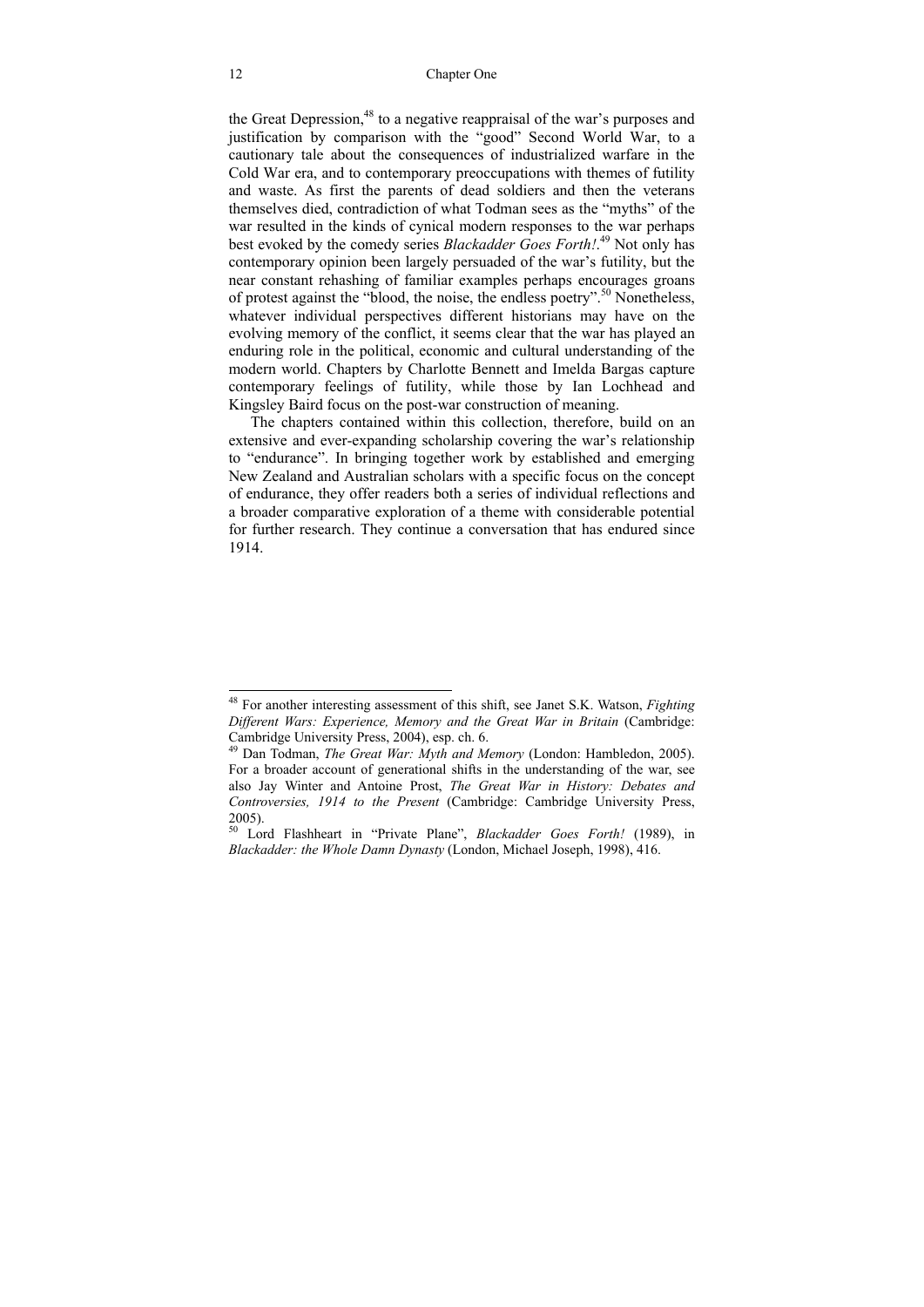# **SECTION I**

# **INSTITUTIONAL ENDURANCE**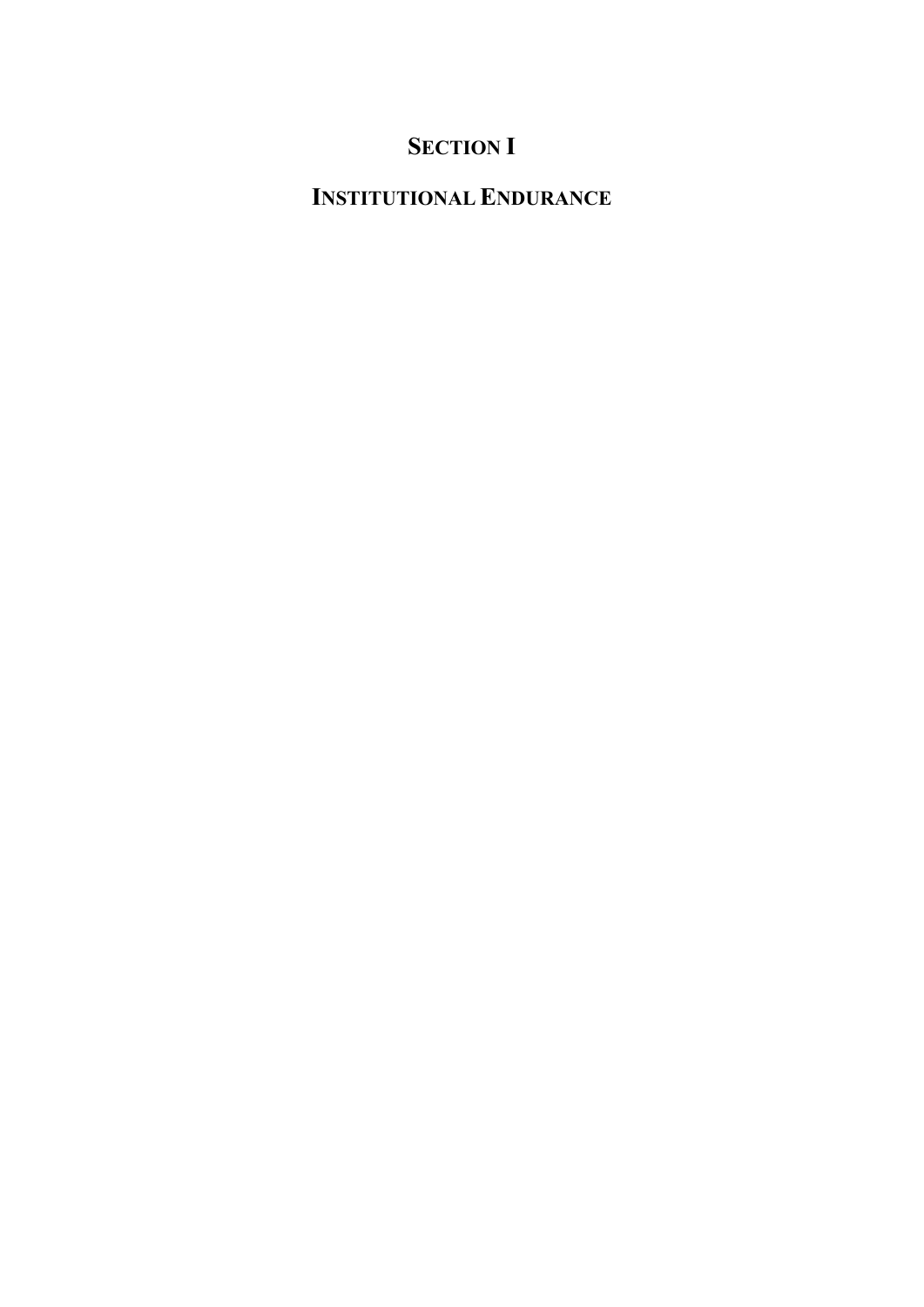### CHAPTER TWO

# "I GET BLAMED FOR EVERYTHING": ENDURING THE BURDENS OF OFFICE, JAMES ALLEN AS MINISTER OF DEFENCE IN 1915

### JOHN CRAWFORD

James Allen is one of the most important New Zealand politicians never to have been Prime Minister. He was effectively Prime Minister William Massey's deputy in the Reform Government that came to power in 1912 in which he held the portfolios of Defence, Education and Finance. Allen proved to be a capable Minister of Finance and Education, but it was in the Defence area that he principally made his mark. Between 1912 and 1914 he oversaw the development of the Territorial Force and was the driving force behind the establishment of the New Zealand Naval Forces. He also played a pivotal role in New Zealand agreeing to raise and dispatch an expeditionary force in the event of a major war involving the British Empire.<sup>1</sup> During the First World War he oversaw the establishment and maintenance of the New Zealand Expeditionary Force (NZEF). More than 100,000 New Zealanders served overseas with the NZEF, which was commanded by Major (later Lieutenant)-General Sir Alexander Godley. This was a massive commitment by a nation with a population of just over a million. Apart from overseeing the formation of the NZEF in 1914, Allen's most important contribution to New Zealand's war effort was ensuring the provision of an adequate number of well-trained

<sup>1</sup> Ian McGibbon, *The Path to Gallipoli: Defending New Zealand 1840–1915* (Wellington: GP Books, 1991), 194–243; John Crawford, "Should we 'be drawn into a maelstrom of war': New Zealand Military Policy on the eve of the First World War" in Peter Dennis and Jeffrey Grey (eds), *1911 Preliminary Moves: The 2011 Chief of Army History Conference* (Canberra: Big Sky Publishing, 2011), 118–23.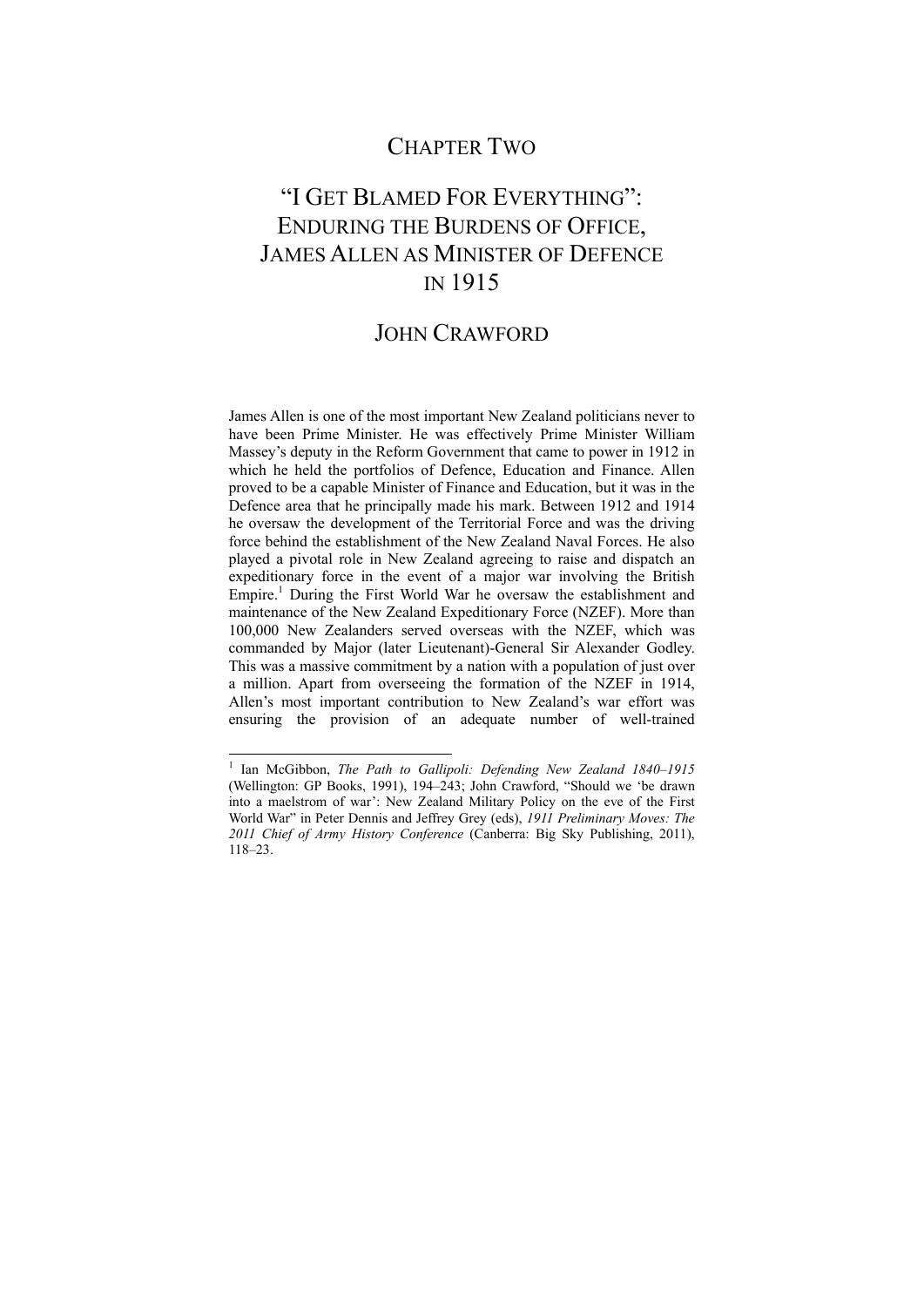reinforcements for the expeditionary force.<sup>2</sup> The success of the NZEF was in part due to Allen's effective working relationship with Godley, a man he respected rather than liked. $3$ 

#### **I. Allen the man**

"Solid and dependable, and staunchly loyal to his party, he is indeed symbolic of all that was best in the conventional world of early twentieth century politics."<sup>4</sup> This was historian A.H. McClintock's description of Allen and though fair in many ways, it is by no means the whole truth. For a man who came from a rather privileged background, Allen had throughout his life a strongly egalitarian and democratic outlook in both personal and political matters.<sup>5</sup> For example, he insisted on cleaning his own shoes as he thought this was something all men should do.<sup>6</sup> In 1918, as Minister of Defence, Allen opposed increasing the pay of NZEF officers writing: "I am not in favour of creating great distinctions between officers and other ranks, such as exists in other countries. We are a democratic land and we are compelling every man to do his share."<sup>7</sup> Although he was born in Australia in 1855 and educated in England, Allen was a patriotic New Zealander with a real sense of his adopted country's distinct national identity.<sup>8</sup> He believed that the unity inspired by the war and the sacrifices

 2 A.D. Carbery, *The New Zealand Medical Service in the Great War 1914–1918* (Auckland: Whitcombe & Tombs, 1924), Appendix B, 537; J.L. Sleeman, "The Supply of Reinforcements during the War", in H.T.B. Drew (ed.), *The War Effort of New Zealand: A Popular History of (a) Minor campaigns in which New Zealanders took part; (b) Services not fully dealt with in the campaign volumes (C) The work at the bases* (Auckland: Whitcombe & Tombs, 1923), 1–21.

 $3$  C.R. Allen, "Supplementary Notes on Lois Voller's thesis on Sir James Allen", 86, MS-0140/001, Hocken Library (HL); Liverpool to Long, 9 February 1917, Micro MS 616, Alexander Turnbull Library (ATL).

<sup>4</sup> A.H. McLintock, *The History of Otago: The Origins and Growth of a Wakefield Class Settlement* (Dunedin, Otago Centennial Historical Publications, 1949), 687. The most comprehensive account of Allen's life is L.C. Voller, "Colonel the Honourable Sir James Allen GCMG, KCB, TD, MA Cantab: Statesman", (MA thesis, University of Otago, 1943).

 $^5$  Allen to Fisher, n.d., but 1889, MS Papers 103, ATL.

 $<sup>6</sup>$  L. C. Voller, "Sir James Allen and the Allen Family", AG-458-4, HL.</sup>

 $^7$  Allen to Godley, 15 August 1918, WA252/5, Archives New Zealand Wellington (ANZ).

 $8$  Allen to Godley, 9 March 1915, WA252/1, 19 April and 11 May 1915, WA252/2, ANZ; Ian McGibbon, "Allen, James 1855–1942", *Dictionary of New Zealand*